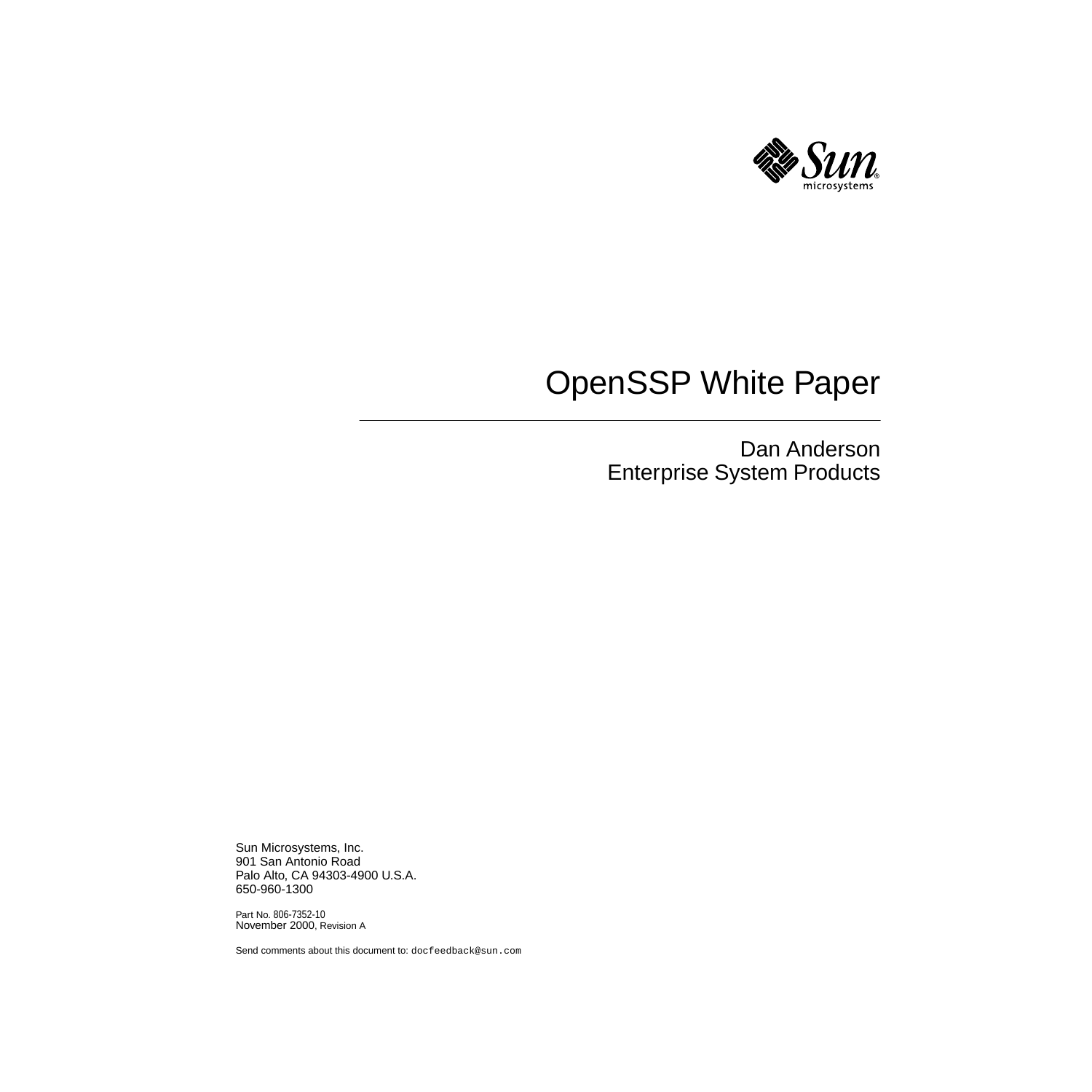Copyright 2000 Sun Microsystems, Inc., 901 San Antonio Road, Palo Alto, CA 94303-4900 U.S.A. All rights reserved.

This product or document is distributed under licenses restricting its use, copying, distribution, and decompilation. No part of this product or document may be reproduced in any form by any means without prior written authorization of Sun and its licensors, if any. Third-party software, including font technology, is copyrighted and licensed from Sun suppliers.

Parts of the product may be derived from Berkeley BSD systems, licensed from the University of California. UNIX is a registered trademark in the U.S. and other countries, exclusively licensed through X/Open Company, Ltd.

Sun, Sun Microsystems, the Sun logo, AnswerBook2, docs.sun.com, Sun Enterprise, Sun Ultra, SunScreen, SunSolve, and Solaris are trademarks, registered trademarks, or service marks of Sun Microsystems, Inc. in the U.S. and other countries. All SPARC trademarks are used under license and are trademarks or registered trademarks of SPARC International, Inc. in the U.S. and other countries. Products bearing SPARC trademarks are based upon an architecture developed by Sun Microsystems, Inc.

The OPEN LOOK and Sun™ Graphical User Interface was developed by Sun Microsystems, Inc. for its users and licensees. Sun acknowledges the pioneering efforts of Xerox in researching and developing the concept of visual or graphical user interfaces for the computer industry. Sun holds a non-exclusive license from Xerox to the Xerox Graphical User Interface, which license also covers Sun's licensees who implement OPEN LOOK GUIs and otherwise comply with Sun's written license agreements.

Federal Acquisitions: Commercial Software—Government Users Subject to Standard License Terms and Conditions.

DOCUMENTATION IS PROVIDED "AS IS" AND ALL EXPRESS OR IMPLIED CONDITIONS, REPRESENTATIONS AND WARRANTIES, INCLUDING ANY IMPLIED WARRANTY OF MERCHANTABILITY, FITNESS FOR A PARTICULAR PURPOSE OR NON-INFRINGEMENT, ARE DISCLAIMED, EXCEPT TO THE EXTENT THAT SUCH DISCLAIMERS ARE HELD TO BE LEGALLY INVALID.

Copyright 2000 Sun Microsystems, Inc., 901 San Antonio Road, Palo Alto, CA 94303-4900 Etats-Unis. Tous droits réservés.

Ce produit ou document est distribué avec des licences qui en restreignent l'utilisation, la copie, la distribution, et la décompilation. Aucune partie de ce produit ou document ne peut être reproduite sous aucune forme, par quelque moyen que ce soit, sans l'autorisation préalable et écrite de Sun et de ses bailleurs de licence, s'il y en a. Le logiciel détenu par des tiers, et qui comprend la technologie relative aux polices de caractères, est protégé par un copyright et licencié par des fournisseurs de Sun.

Des parties de ce produit pourront être dérivées des systèmes Berkeley BSD licenciés par l'Université de Californie. UNIX est une marque déposée aux Etats-Unis et dans d'autres pays et licenciée exclusivement par X/Open Company, Ltd.

Sun, Sun Microsystems, le logo Sun, AnswerBook2, docs.sun.com, Sun Enterprise, Sun Ultra, SunScreen, SunSolve, et Solaris sont des marques de fabrique ou des marques déposées, ou marques de service, de Sun Microsystems, Inc. aux Etats-Unis et dans d'autres pays. Toutes les marques SPARC sont utilisées sous licence et sont des marques de fabrique ou des marques déposées de SPARC International, Inc. aux Etats-Unis et dans d'autres pays. Les produits portant les marques SPARC sont basés sur une architecture développée par Sun Microsystems, Inc.

L'interface d'utilisation graphique OPEN LOOK et Sun™ a été développée par Sun Microsystems, Inc. pour ses utilisateurs et licenciés. Sun reconnaît les efforts de pionniers de Xerox pour la recherche et le développement du concept des interfaces d'utilisation visuelle ou graphique pour l'industrie de l'informatique. Sun détient une licence non exclusive de Xerox sur l'interface d'utilisation graphique Xerox, cette licence couvrant également les licenciés de Sun qui mettent en place l'interface d'utilisation graphique OPEN LOOK et qui en outre se conforment aux licences écrites de Sun.

LA DOCUMENTATION EST FOURNIE "EN L'ETAT" ET TOUTES AUTRES CONDITIONS, DECLARATIONS ET GARANTIES EXPRESSES OU TACITES SONT FORMELLEMENT EXCLUES, DANS LA MESURE AUTORISEE PAR LA LOI APPLICABLE, Y COMPRIS NOTAMMENT TOUTE GARANTIE IMPLICITE RELATIVE A LA QUALITE MARCHANDE, A L'APTITUDE A UNE UTILISATION PARTICULIERE OU A L'ABSENCE DE CONTREFAÇON.

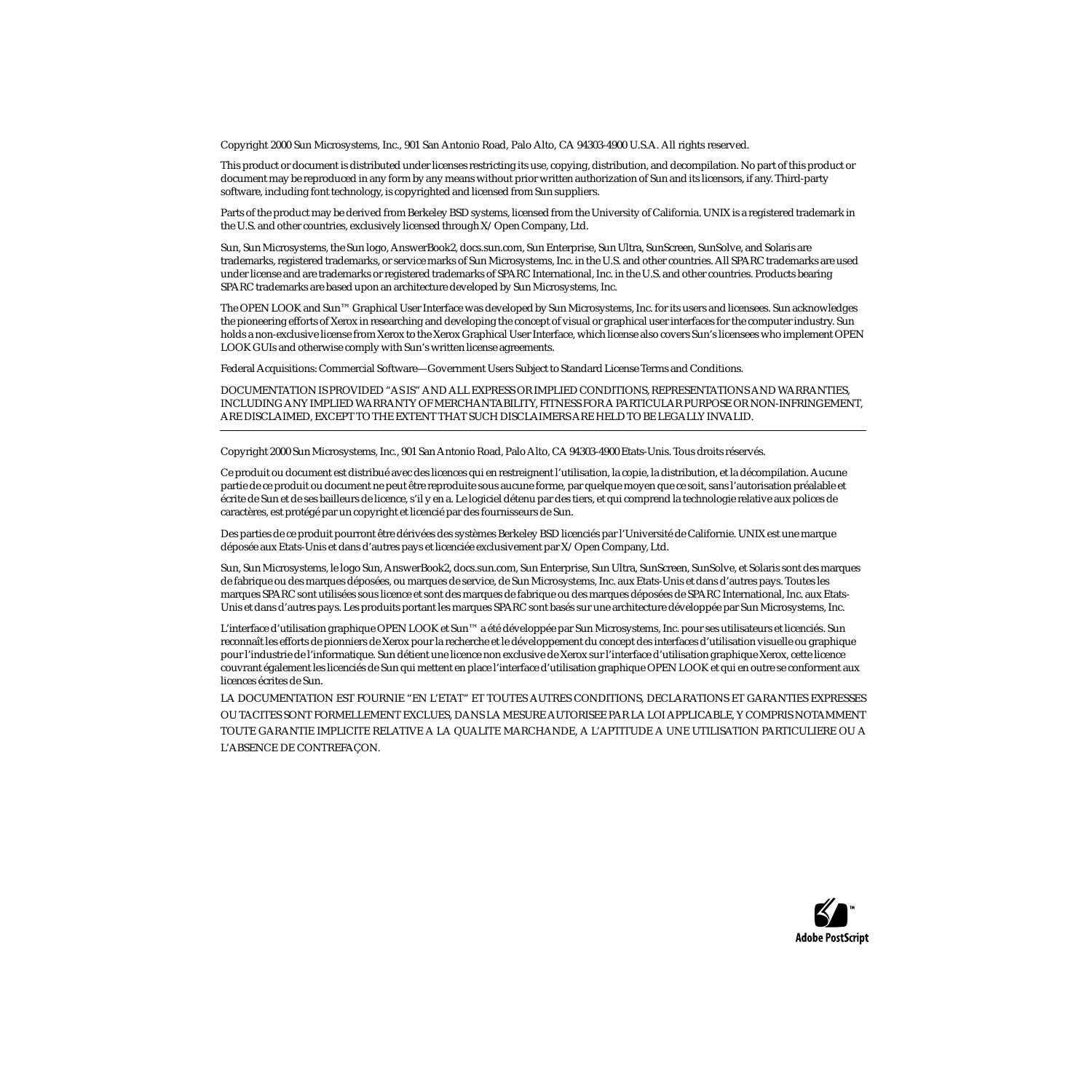### **Contents**

[SSP Functionality 1](#page-4-0) [Impact of Third-Party Applications on the SSP 2](#page-5-0) [Recommended Patches 3](#page-6-0) [Performance Improvements](#page-6-1) 3 [Performance Improvements to the Solaris Operating Environment](#page-7-0) 4 [SSP Resource Requirements](#page-7-1) 4 [Sizing SSP Memory 5](#page-8-0) [Calculating Memory Usage by Third-Party Applications](#page-9-0) 6 [Using the SSP Memory Worksheet 7](#page-10-0) ▼ [To Complete the SSP Memory Worksheet](#page-11-0) 8 [Verifying That You Have Sufficient Real Memory](#page-13-0) 10 [CPU Utilization](#page-15-0) 12 [SSP CPU Requirements](#page-18-0) 15 [SSP Workstation Hardware](#page-19-0) 16 [Using a Faster Processor](#page-19-1) 16 [Adding More Memory](#page-19-2) 16 [Adding More Swap Space 1](#page-19-3)6 [Adding More Disk Space 1](#page-20-0)7 [Conclusion 1](#page-20-1)7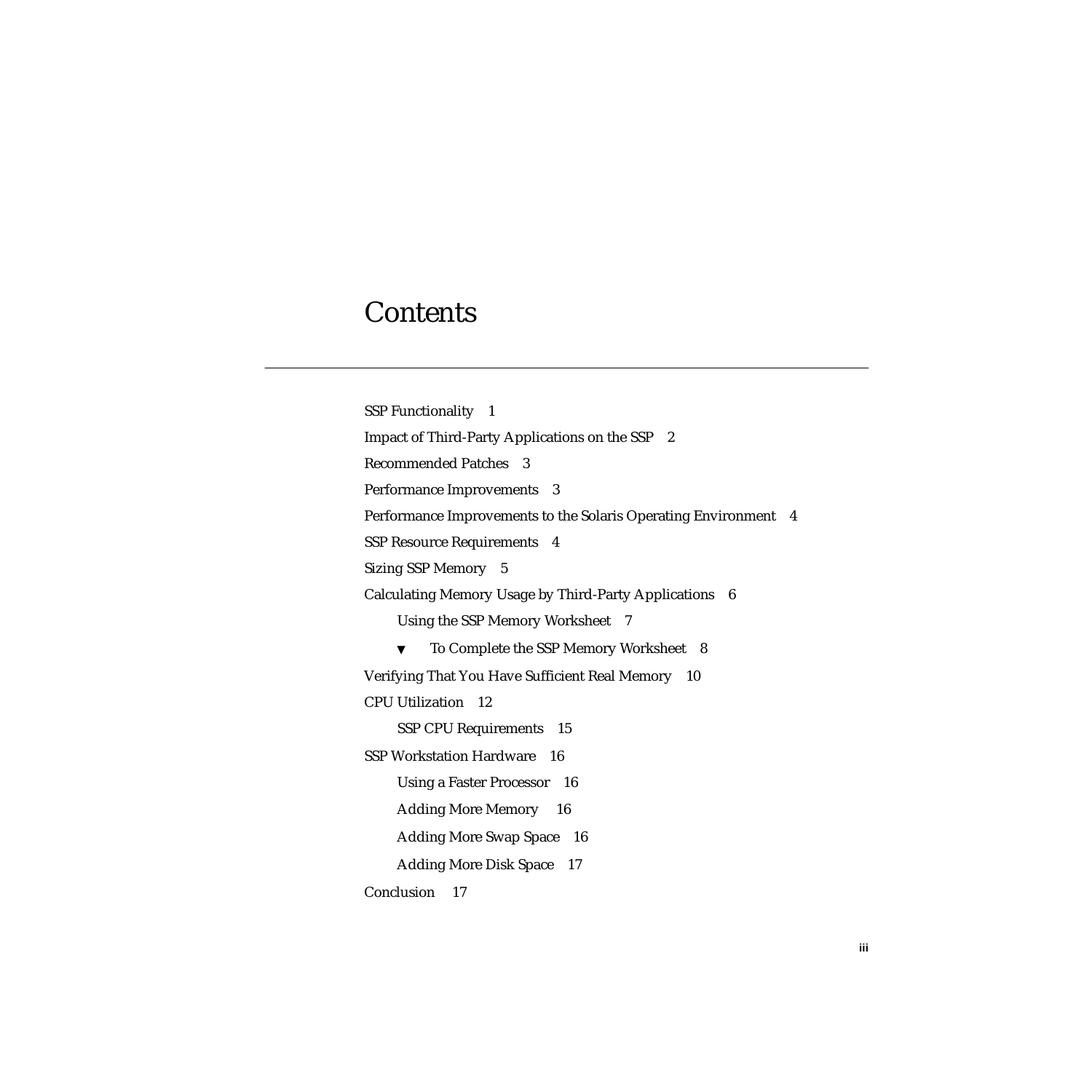[Appendix A: Blank SSP Memory Worksheet](#page-21-0) 18

[Appendix B: How Memory Sizing Values are Derived](#page-22-0) 19

[Process Private Resident Memory 1](#page-22-1)9

[Process Private Virtual Memory 1](#page-22-2)9

[System Memory \(Line 1\)](#page-23-0) 20

[Base SSP Memory \(Line 2\) 2](#page-24-0)1

[Each Domain SSP Memory \(Line 3\) 2](#page-24-1)1

[Hostview Memory \(Line 4\)](#page-24-2) 21

[Sun Management Center Memory \(Line 5\) 2](#page-25-0)2

[Kernel Buffer Memory \(Line 8\)](#page-25-1) 22

[swapfs](#page-26-0) (Line 12) 23

[References 2](#page-26-1)3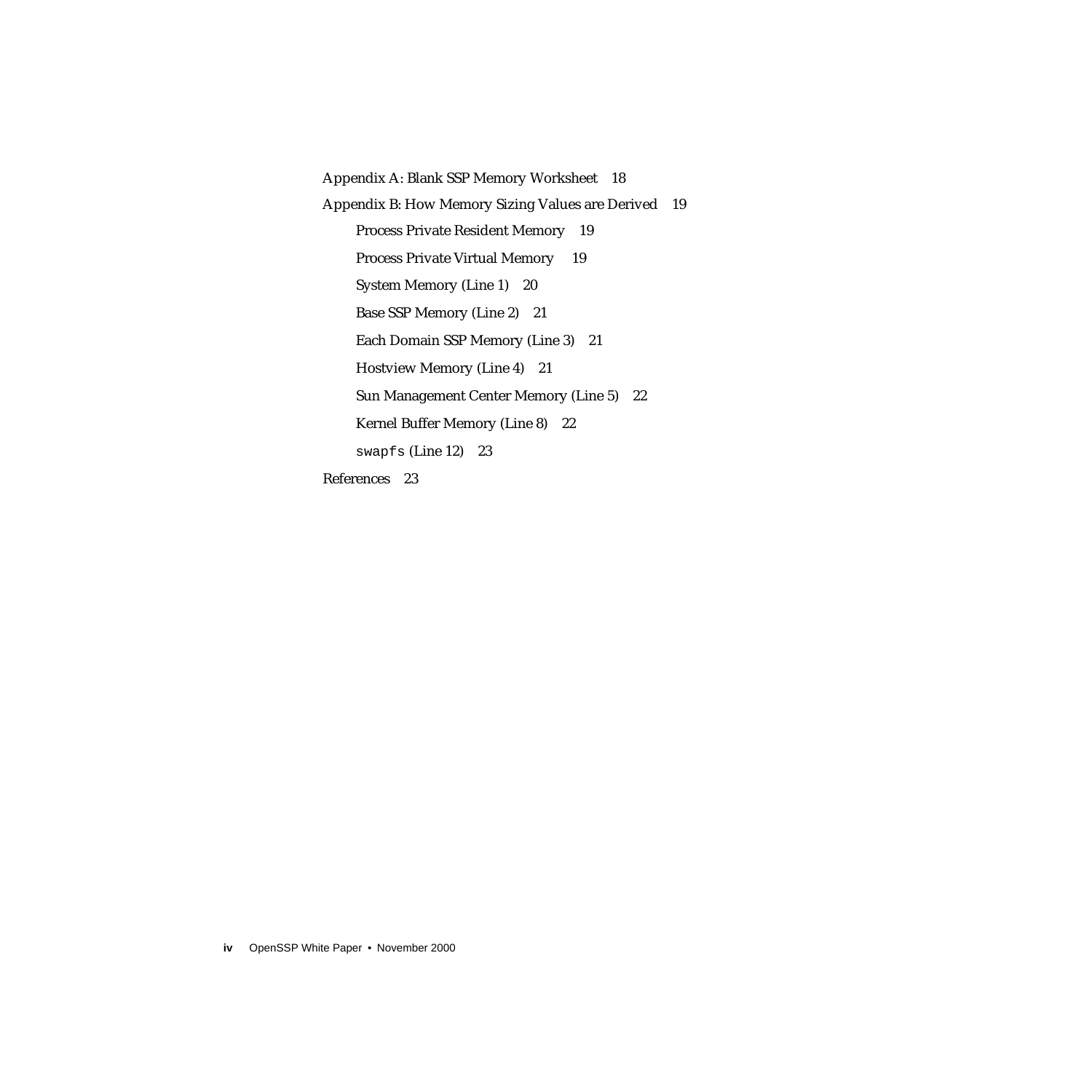## OpenSSP White Paper

This paper describes how to set up and verify third-party software on System Service Processor (SSP) workstations. SSP workstations host SSP software that monitors and controls a Sun Enterprise™ 10000 system. Applications that run on the SSP, other than the SSP software and the Solaris™ Operating Environment, are considered as third-party software. Third-party applications are expected to be lightweight, such as monitoring and backup agents, and to not demand intensive system resources. Described here are the SSP resource requirements, the maximum permitted resource consumption for third-party software, and techniques to help ensure that the SSP receives the resources it needs to function properly.

It is the responsibility of the customer (system administrator) to ensure that adequate SSP resources are available to support SSP and all other software packages that are being installed on the SSP workstation.

This paper is intended for system administrators, system engineers, and others who are installing and configuring an SSP system with third-party applications.

## <span id="page-4-0"></span>SSP Functionality

SSP software runs on a workstation (running the Solaris Operating Environment) dedicated to controlling and monitoring a Sun Enterprise 10000 system. To function correctly, the SSP must be able to respond in a timely manner to incoming events from the control board for the system. This includes responding to environmental conditions, such as over-temperature boards, software problems (panics), and hardware problems (arbstops). If the SSP is delayed in responding, these events can be dropped or handled too late. Information about failures could be lost with no alerts or log trail. In a worst-case scenario, hardware can also be damaged due to a lack of timely action by the SSP.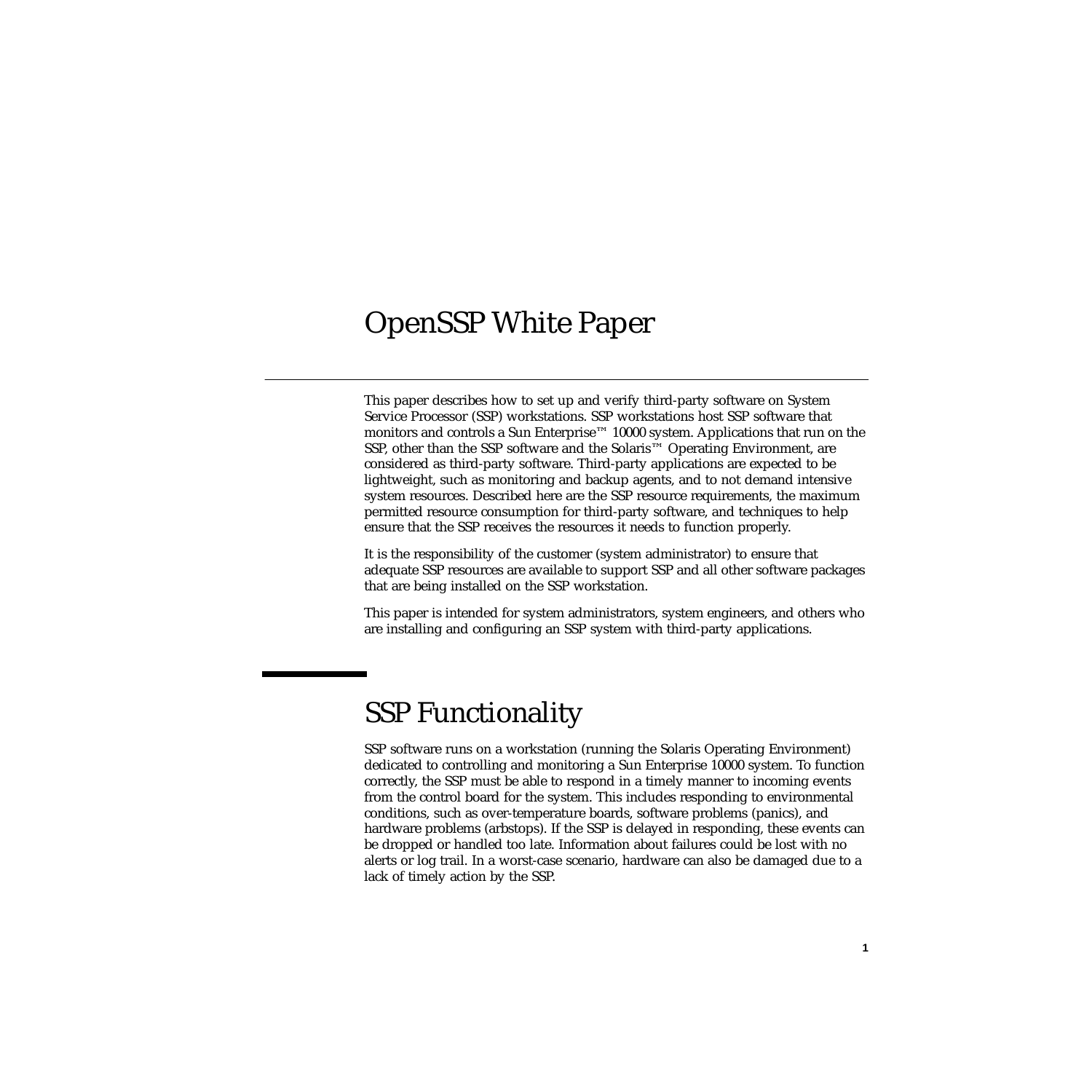## <span id="page-5-0"></span>Impact of Third-Party Applications on the SSP

Traditionally, SSP software has been the only application allowed to run on the SSP workstation. This was required to prevent non-SSP software from interfering with the SSP critical mission of monitoring and controlling a Sun Enterprise 10000 system. This is especially important for SSP software running on SPARCstation™ 5 workstations, which are slower and have less memory. The only non-SSP processes previously allowed on an SSP box have been system background programs that run the Solaris Operating Environment and Common Desktop Environment (CDE).

However, there has been increasing demand to run third-party agents on the SSP. These agents gather information about the Sun Enterprise 10000 system and the SSP, and report back to a central server, allowing centralized control of multiple systems on the network. Backup servers are similarly structured, allowing centralized backup of multiple networked systems.

When running third-party software on an SSP system, the primary goal must be non-interference with SSP software. SSP software normally requires few hardware resources, but when it needs these resources, they must be immediately available.

In order for non-SSP agents or other software to run on the SSP workstation, you must take reasonable steps to ensure non-interference with the mission of the SSP—monitoring and controlling the Sun Enterprise 10000 system.

These steps include:

- Applying recommended patches for the Solaris Operating Environment and SSP software on a regular basis
- Using SSP 3.4 with SSP 3.4 patch 110193-01

This SSP patch contains performance improvements that allow SSP to function under adverse conditions, namely limited CPU and memory. These improvements include retrying operations without creating a further excessive load on the SSP workstation and the use of real-time class processes.

■ Measuring the resource requirements of third-party software and considering *as a whole* the impact of all applications on the SSP.

Software resource requirements usually describe system impact for the standalone use of an application. These requirements typically provide only generic recommendations such as "Software XYZ requires a Sun Ultra™ 5 workstation with a minimum of 128 Mbytes memory." Many recommendations do not mention the cumulative impact of multiple software packages running on a single system. In other words, one needs to look at the whole forest, not just one tree.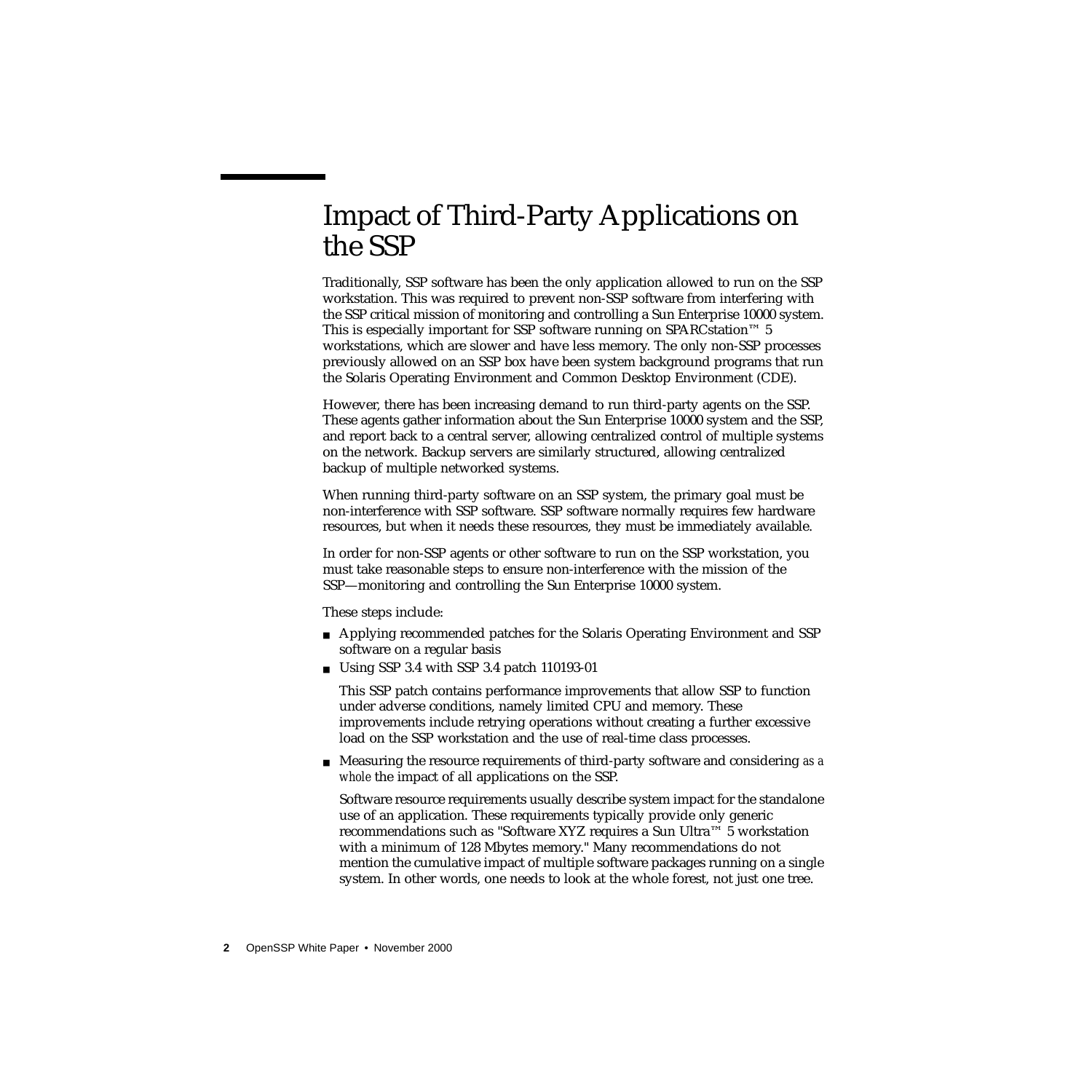■ Planning for sufficient hardware resources for the SSP workstation to run all SSPresident software without slowing system response.

These steps are explained in the following sections.

## <span id="page-6-0"></span>Recommended Patches

Sun produces a set of patches, Recommended and Security Solaris Patch Clusters, which contain Solaris software updates of universal interest for each version of the Solaris Operating Environment. These selected patches are important and highly recommended because they provide fixes for critical system, user, or security-related bugs. Some of these patches also fix performance problems. They are generally safe to apply, as opposed to higher-risk patches, or patches with new features, new drivers, or low-priority fixes, which are not included in these patch clusters. A prudent system administrator keeps systems current with the latest recommended patch level to protect against system problems. Solaris Recommended Patch Clusters are available at the SunSolve<sup>SM</sup> website, http://SunSolve.Sun.COM/.

An SSP workstation should be regularly updated with all the SSP patches available for the particular release of SSP software used, except for special-case patches noted in the patch README file. These patches should be applied only on a case-by-case basis. SSP patches are also available from the SunSolve website, http://SunSolve.Sun.COM/.

## <span id="page-6-1"></span>Performance Improvements

SSP software has been hardened so that third-party applications can be run on the SSP workstation. The performance improvements include the use of real-time processes, which enable SSP to run with fewer resources and to function continuously, even when CPU and memory utilization on the SSP is high. Upgrade to SSP 3.4 with SSP 3.4 patch 110193-01 to take advantage of these performance improvements.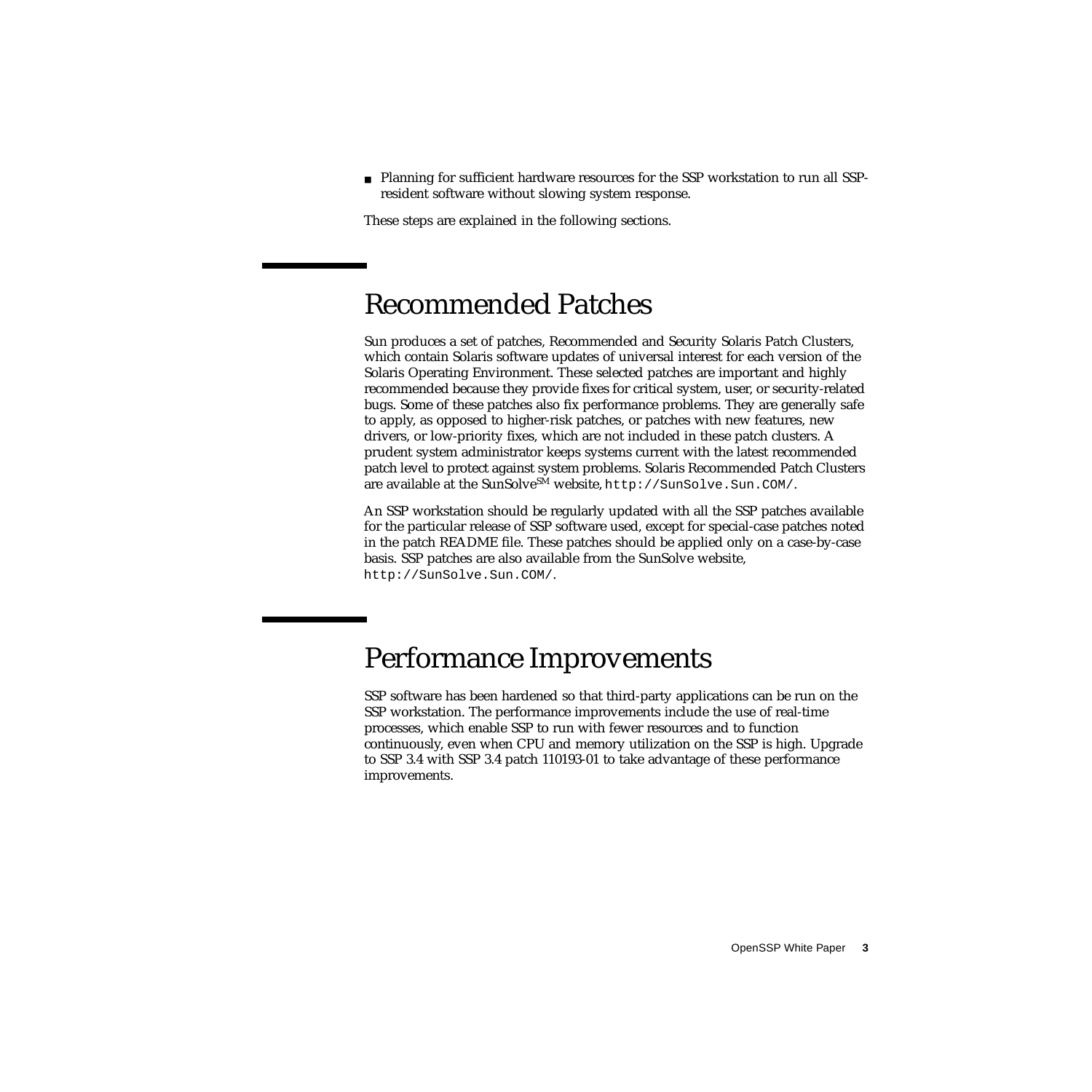## <span id="page-7-0"></span>Performance Improvements to the Solaris Operating Environment

To fully benefit from the SSP performance improvements, use the Solaris 8 Operating Environment on the SSP workstation, if possible. The Solaris 8 software improvement most relevant to the SSP involves better thread handling. When a realtime SSP thread is blocked by a lower-priority thread, the kernel temporarily assigns a higher priority to the blocking thread in order to quickly complete and release the blocked resource. This results in faster SSP response time to Sun Enterprise 10000 events.

Other performance improvements in the Solaris 8 Operating Environment can affect third-party applications running on the SSP, especially if those applications communicate over a WAN or use a large number of open files or sockets. For details, see *What's New in the Solaris 8 Operating Environment* at http://www.sun.com/software/solaris/whatsnew.html.

## <span id="page-7-1"></span>SSP Resource Requirements

The following table lists the SSP minimum resource requirements, obtained from the *SSP 3.4 Installation Guide and Release Notes*, and the OpenSSP resource requirements. OpenSSP resource requirements are higher than the SSP minimum requirements because of the extra load expected on the SSP system.

| Resource                              | <b>SSP Minimum Requirement</b>                                                                                                 | <b>OpenSSP Minimum Requirement</b>                                      |
|---------------------------------------|--------------------------------------------------------------------------------------------------------------------------------|-------------------------------------------------------------------------|
| <b>Solaris Operating Environment</b>  | Version 2.6, 7, or 8                                                                                                           | Version 7 or 8                                                          |
| <b>System Service Processor (SSP)</b> | Version 3.1.1, 3.2, 3.3, or 3.4                                                                                                | Version 3.4 with patch 110193-01 for the<br>SSP performance improvement |
| Workstation                           | SPARC station 5 (supports 1 to<br>8 domains), Sun Ultra 5, or Sun<br>Enterprise™ 250 workstation<br>(supports 1 to 16 domains) | Sun Ultra 5 or Sun Enterprise 250<br>workstation                        |

#### **TABLE 1** Required SSP Resources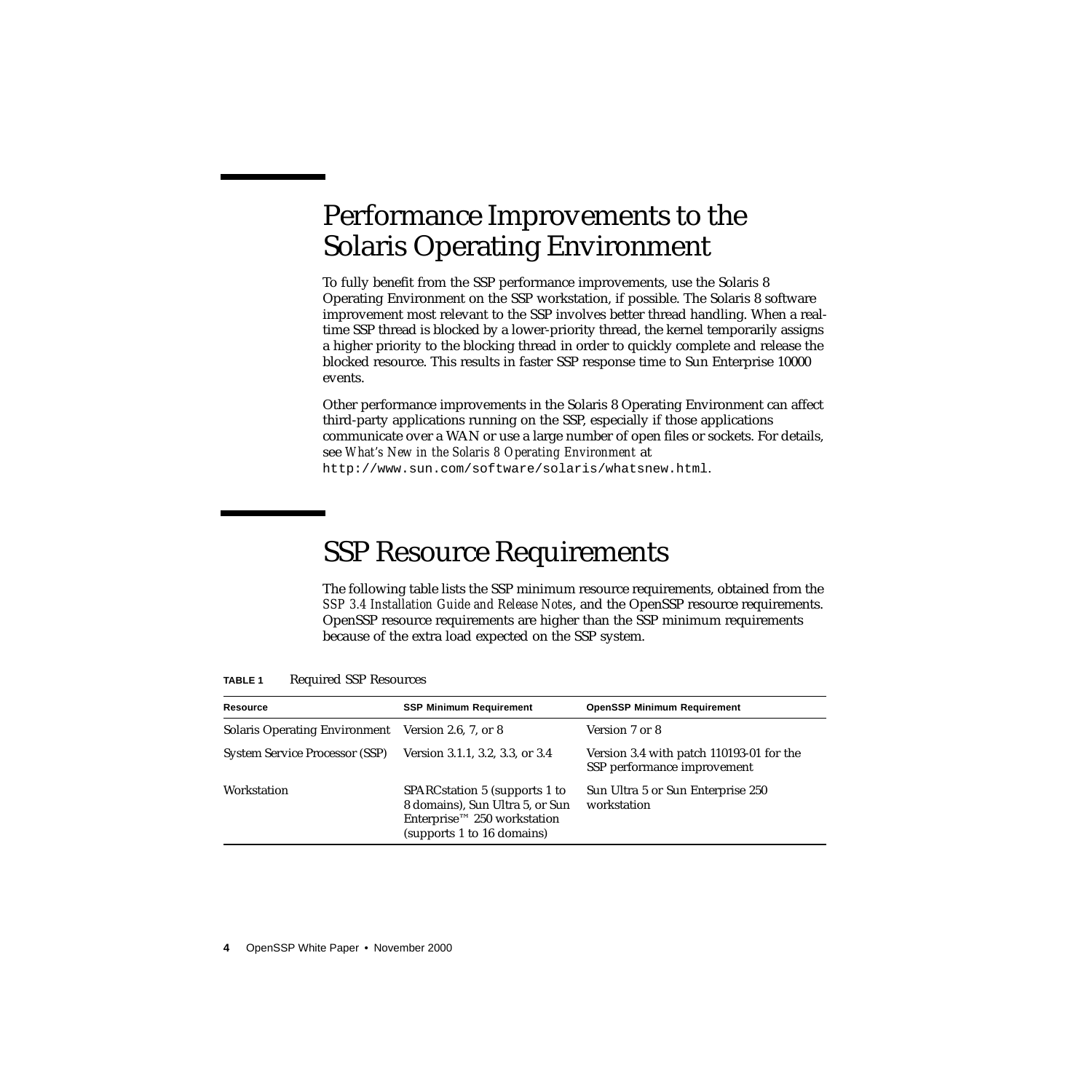| <b>Resource</b>        | <b>SSP Minimum Requirement</b>                                                 | <b>OpenSSP Minimum Requirement</b>                                                                                                                                                                                                                                                     |
|------------------------|--------------------------------------------------------------------------------|----------------------------------------------------------------------------------------------------------------------------------------------------------------------------------------------------------------------------------------------------------------------------------------|
| Disk space             | 2.1 Gbytes for the Solaris<br><b>Operating Environment and</b><br>SSP software | 3.2 Gbytes for the Solaris Operating<br><b>Environment and SSP software</b>                                                                                                                                                                                                            |
|                        |                                                                                | This includes 1.1 Gbytes for the Solaris<br>Operating Environment, 1 Gbyte for SSP<br>software and log files (in<br>/var/opt/SUNWssp/and/var/adm/),<br>512 Mbytes swap space, and 512 Mbytes<br>or more for third-party applications                                                   |
| Processor speed        | 170 MHz                                                                        | 270 MHz                                                                                                                                                                                                                                                                                |
| <b>CPU</b> utilization | None                                                                           | 35% idle                                                                                                                                                                                                                                                                               |
| Real memory            | 64 Mbytes                                                                      | 128 Mbytes                                                                                                                                                                                                                                                                             |
| Swap space             | 512 Mbytes                                                                     | 512 Mbytes                                                                                                                                                                                                                                                                             |
|                        |                                                                                | Memory requirements will vary<br>depending on the software used on the<br>SSP. The amount of real memory required<br>usually ranges from 128 Mbytes to 256<br>Mbytes. The swap space amount usually<br>ranges from 512 Mbytes to 1042 Mbytes.<br>For details, see "Sizing SSP Memory." |

#### **TABLE 1** Required SSP Resources *(Continued)*

## <span id="page-8-0"></span>Sizing SSP Memory

To measure the memory requirements of the SSP workstation, you must consider the cumulative requirements of all applications *as a whole*, not just the impact of an individual application. To do this, first determine the type of run-time environment involved by answering the following questions:

- What is the maximum number of domains running on the Sun Enterprise 10000 system?
- How many Hostview applications could be running at the same time?
- Is Sun™ Management Center installed on the SSP?
- Are third-party applications running on the SSP?
	- If so, what are their virtual and real memory requirements?
	- What is the CPU overhead?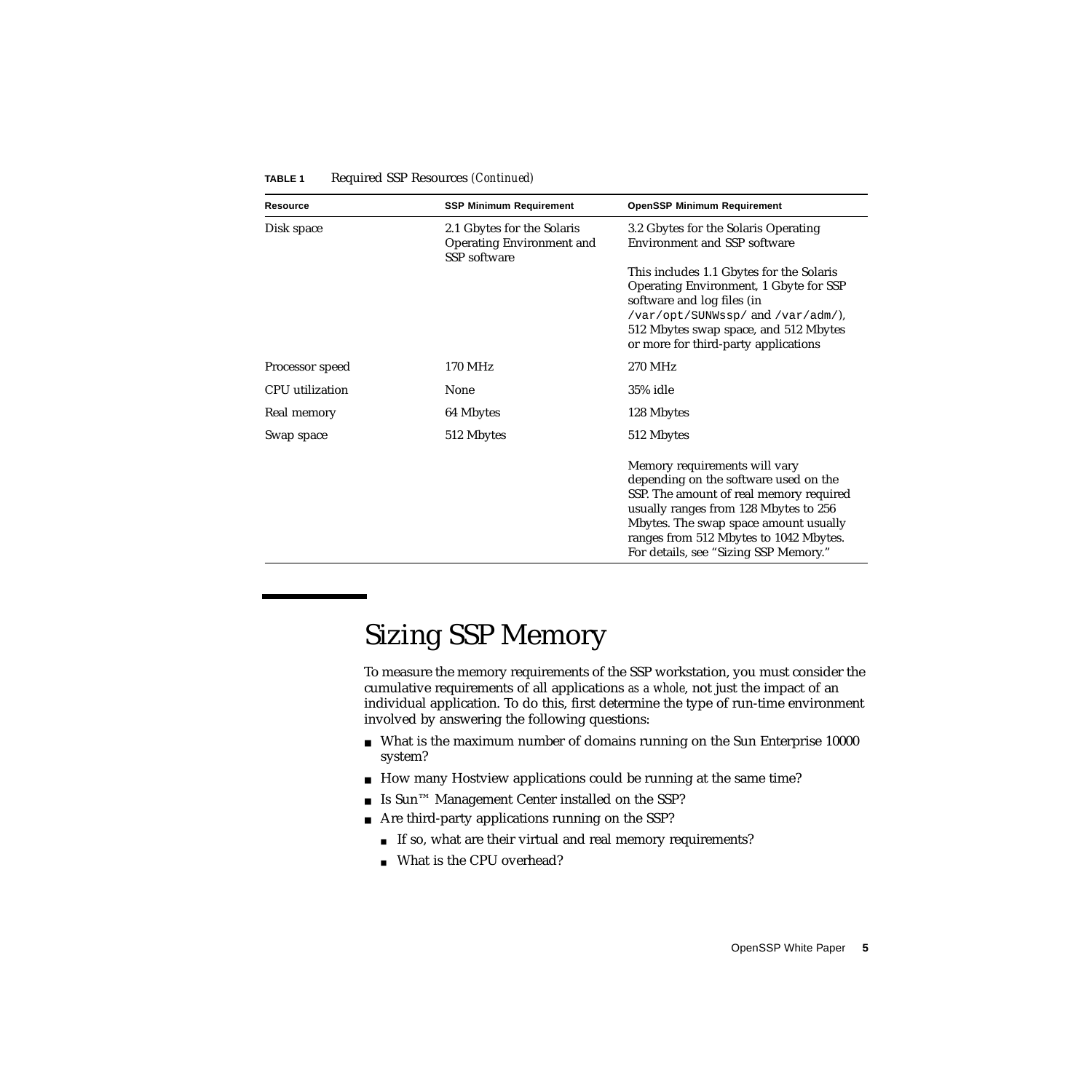## <span id="page-9-0"></span>Calculating Memory Usage by Third-Party Applications

If the SSP is running third-party applications, determine how much virtual and real memory is used by these applications. This memory amount can usually be found in the installation or administrator guide for the application. If this information is not available, it can be easily calculated using the memory usage output from the pmap command. Use this command when the system is not thrashing (paging at a high rate) , and the application is in an active running state so that the command output shows how much resident memory the application requires when it is active, but not thrashing. For information on determining whether a system is thrashing, see "Verifying That You Have Sufficient Real Memory."

The following example shows how to size an application called CST (Configuration and Service Tracker), which has one process, cstd. (What this application does is not relevant here, as it serves only as an example of measuring memory usage.)

To obtain the memory information needed to calculate the memory usage for the application, type  $p_{\text{map}} -x$ , followed by the process ID of the application, as shown in the following example:

```
# pgrep cstd
406
# /usr/proc/bin/pmap -x 406
406: /opt/SUNWcstv/bin/cstd -b
Address Kbytes Resident Shared Private Permissions Mapped File
. . .
total Kb 2848 2496 1400 1096
```
The last line in this example shows that 1096 Kbytes of resident private memory is being used. To obtain the virtual memory amount, subtract the shared memory from the total memory, then round up the resulting value. For instance, the virtual memory is 1448 Kbytes, which is derived by subtracting the shared memory (1400 kbytes) from the total memory (2848 Kbytes). Round up this value to 2 Mbytes. In this example, CST requires 1 Mbyte of resident memory and 2 Mbytes of virtual memory.

Some third-party applications have their own application-specific shared libraries. For these applications, you must add the real and virtual memory sizes of these libraries. The virtual memory used for these shared libraries is approximately the same as the shared library (\*.so) file size. The resident memory used by shared libraries is also shown in the  $pmap -x$  command output.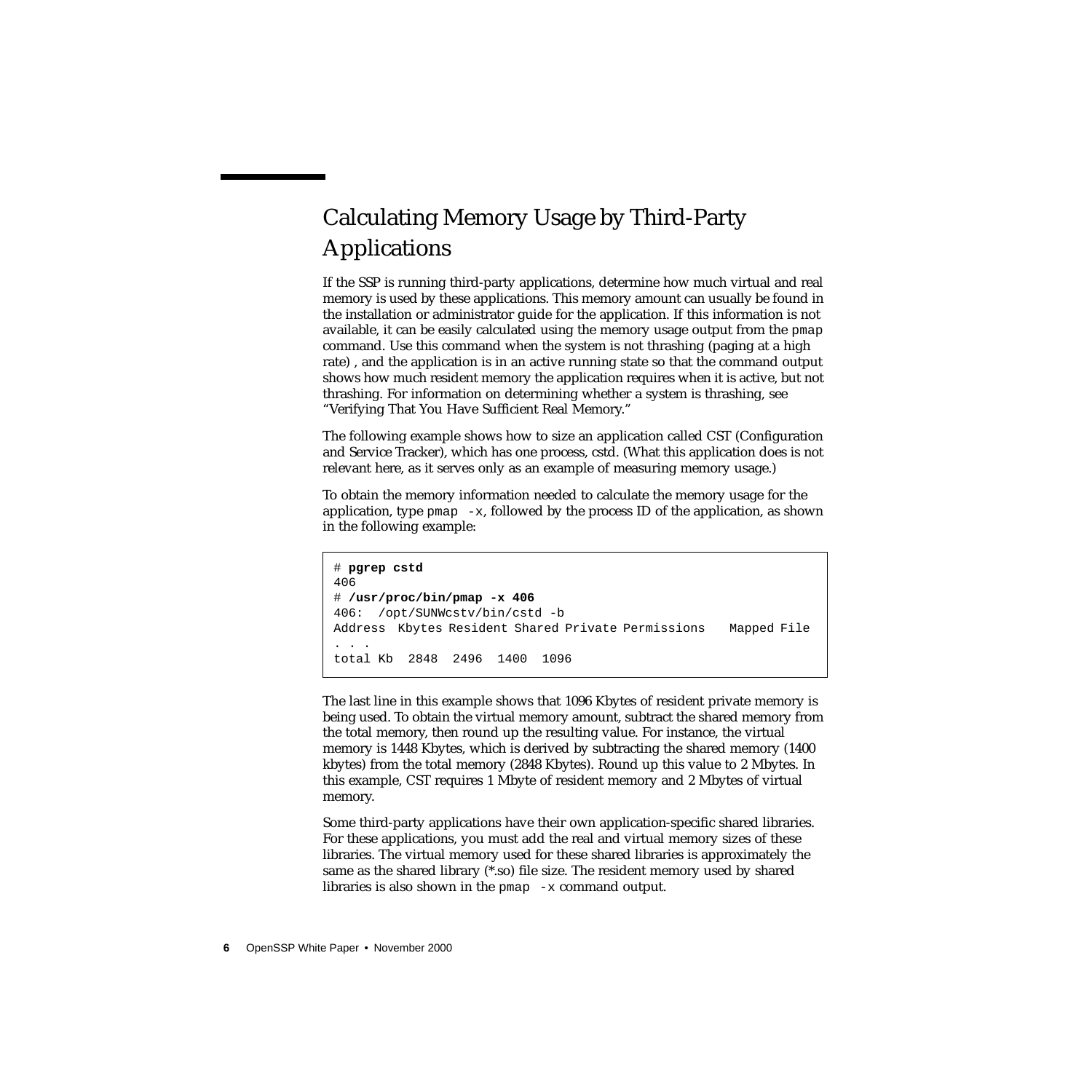### <span id="page-10-0"></span>Using the SSP Memory Worksheet

To calculate the virtual and real memory requirements for an SSP workstation, use the SSP memory worksheet. The following is an example of a completed worksheet, which contains sample entries in bold font.

| <b>FIGURE 1</b> | SSP Memory Worksheet Example |  |  |  |
|-----------------|------------------------------|--|--|--|
|-----------------|------------------------------|--|--|--|

| Line             | Item                                          | <b>Number</b>    | Real Memory (MB)      | <b>Virtual Memory (MB)</b>                                             | <b>Real Memory</b><br>Subtotal<br>(MB) | Virtual<br>Memory<br>Subtotal (MB) |
|------------------|-----------------------------------------------|------------------|-----------------------|------------------------------------------------------------------------|----------------------------------------|------------------------------------|
| $\mathbf{1}$     | System                                        | 1                | 60                    | 236                                                                    | 60                                     | 236                                |
| $\sqrt{2}$       | <b>Base SSP</b>                               | 1                | 22                    | 35                                                                     | 22                                     | 35                                 |
| $\sqrt{3}$       | Domains (1-16)                                | 4                | 3 * no. of domains    | 4 * no. of domains                                                     | 12                                     | 16                                 |
| $\overline{4}$   | Hostviews (0 or<br>more)                      | ı.               | 12 * no. of Hostviews | 17 <sup>*</sup> no. of Hostviews                                       | $ 12\rangle$                           | 17                                 |
| $\overline{5}$   | Sun<br>Management<br>Center (0 or 1)          | lo.              | $0$ or $26$           | 0 or 31                                                                | lo.                                    | O                                  |
| 6                | Third-party<br>applications                   |                  |                       |                                                                        | lo.                                    | O                                  |
| $\overline{7}$   | Subtotal (lines 1<br>to 6)                    |                  |                       |                                                                        | 106                                    | 304                                |
| $\boldsymbol{8}$ | Kernel buffer<br>memory<br>(Mbytes)           | 128<br>MВ<br>RAM | 15% of RAM            |                                                                        | 19                                     |                                    |
| $\overline{9}$   | Recommended<br>real memory<br>(lines 7 and 8) |                  |                       |                                                                        | 125                                    |                                    |
| $ 10\rangle$     | Reserved for<br>/tmp/ in swapfs               |                  |                       | 512                                                                    |                                        | 512                                |
| $ 11\rangle$     | Subtract amount<br>of real memory             |                  |                       |                                                                        |                                        | $-128$                             |
| $ 12\rangle$     | Recommended<br>swap space size                |                  |                       | (Virtual memory<br>subtotal - real<br>memory total) +<br>/tmp/reserved |                                        | 688                                |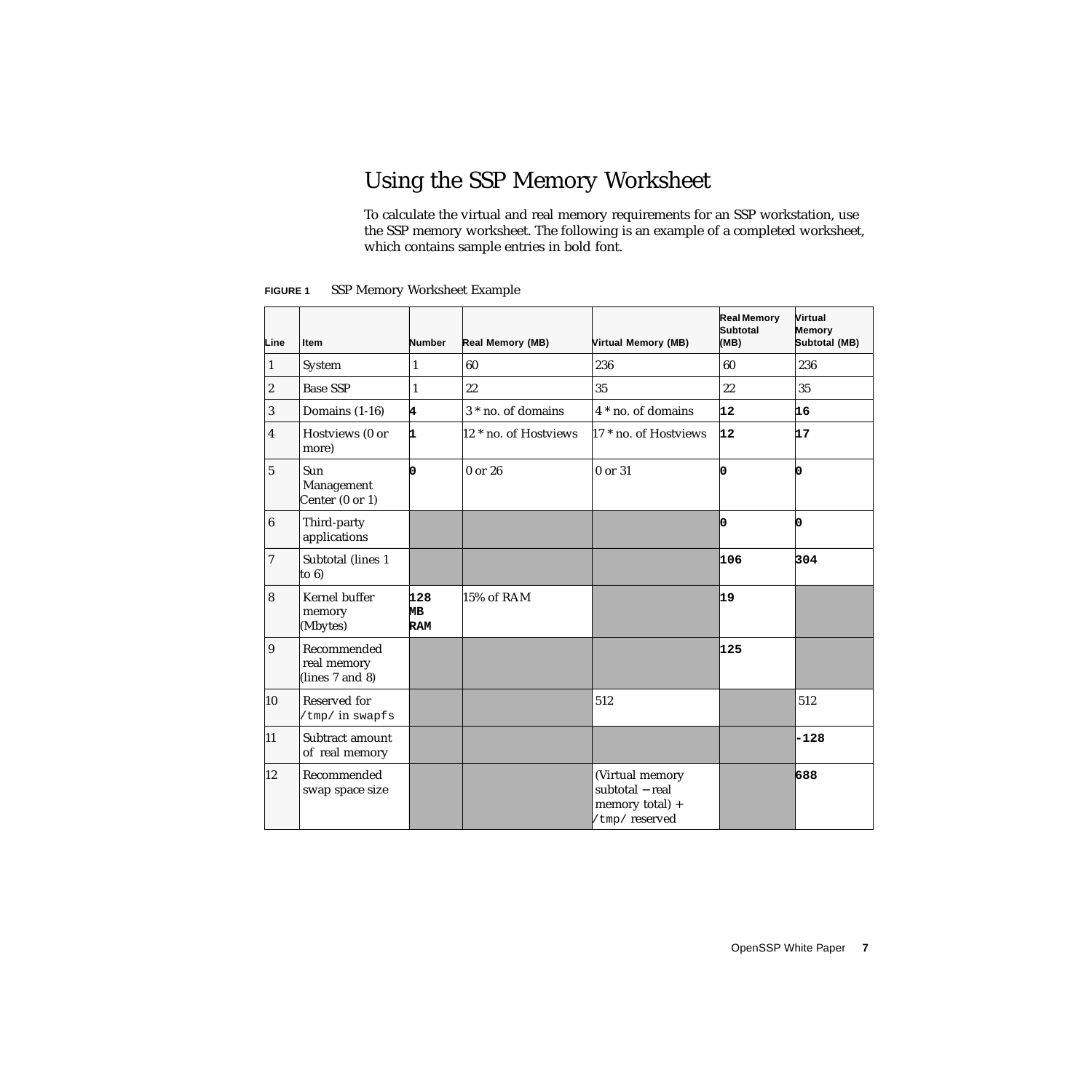This section that follows describes the steps to completing the worksheet for your SSP configuration. Each step also explains the sample entries made in the example worksheet (the entries in bold font). For information on how the predetermined values in the worksheet were derived, see "Appendix B: How Memory Sizing Values are Derived."

#### <span id="page-11-0"></span>▼ To Complete the SSP Memory Worksheet

- **1. In line 3:**
	- **a. In the Number column, enter the highest number of domains (1 to 16) that you expect to have for your Sun Enterprise 10000 system.**
	- **b. Multiply the number of domains by 3 Mbytes and enter the result in the Real Memory Subtotal column.**
	- **c. Multiply the number of domains by 4 Mbytes and enter the result in the Virtual Memory Subtotal column.**

*In line 3 of the example worksheet, 4 domains are specified, which results in 12 Mbytes for the Real Memory Subtotal and 16 Mbytes for the Virtual Memory Subtotal.*

- **2. In line 4:**
	- **a. In the Number column, enter the number of Hostview applications (the SSP GUI) that you expect to run at the same time. (This entry is usually 1).**
	- **b. Multiply the number of Hostview applications by 12 Mbytes and enter the result in the Real Memory Subtotal column.**
	- **c. Multiply the number of Hostview applications by 17 Mbytes and enter the result in the Virtual Memory Subtotal column.**

*In line 4 of the example worksheet, 1 Hostview application is specified. The Real Memory Subtotal value is 12 Mbytes, and the Virtual Memory Subtotal value is 17 Mbytes (see the last two columns).*

- **3. If Sun Management Center is installed and running, enter the following in line 5:**
	- **a. In the Number column, enter 1.**
	- **b. In the Real Memory Subtotal column, enter 26 Mbytes.**
	- **c. In the Virtual Memory Subtotal column, enter 31 Mbytes.**

*In line 5 of the example worksheet, Sun Management Center is not used, so 0 is entered in the Number, Real Memory Subtotal, and Virtual Memory Subtotal columns.*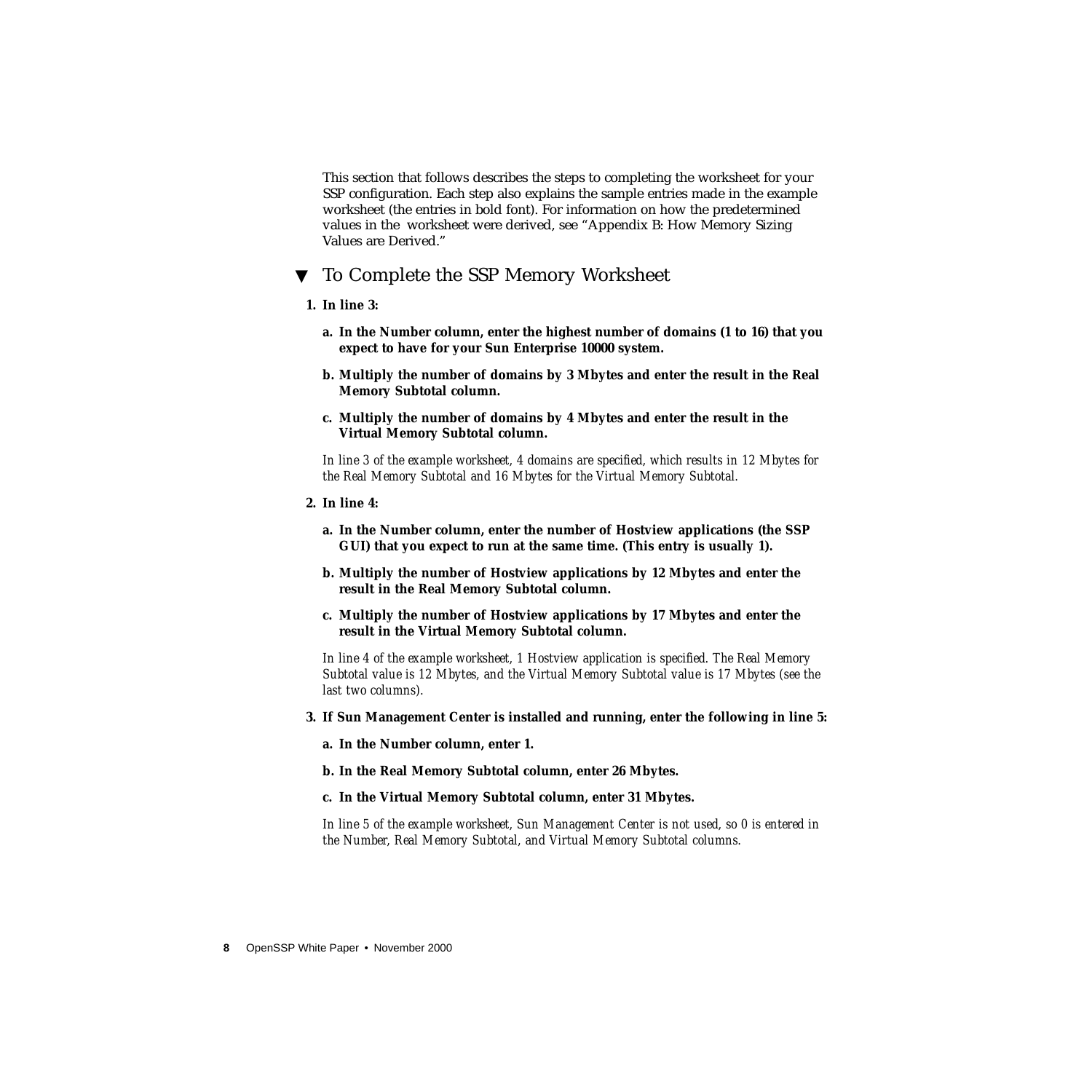**4. In line 6, enter the real and virtual memory amounts required for any third-party applications that will be running on the SSP workstation. For details on estimating these memory requirements, see "Calculating Memory Usage by Third-Party Applications**."

*In line 6 of the example worksheet, 0 is entered in the Real Memory Subtotal, and Virtual Memory Subtotal columns because no third-party applications are being used.*

**5. In line 7, subtotal the values in the Real Memory Subtotal column and the Virtual Memory Subtotal column.**

*In line 7 of the example worksheet, the subtotal for the Real Memory Subtotal values is 106, and the subtotal for the Virtual Memory Subtotal values is 304.*

- **6. In line 8:**
	- **a. In the Number column, enter the RAM that you will need. This number must be greater than 115% of the subtotal for the Real Memory entered in line 7. You must round this value up to the next 32 Mbyte increment. The Solaris Operating Environment uses 15% of the RAM for kernel buffer memory.**
	- **b. In the Real Memory Subtotal column, enter 15% of the RAM specified in the Real Memory Subtotal column. This is the amount of buffer memory used by the kernel.**

*In line 8 of the example worksheet, 128 Mbytes of RAM is specified in the Number column, which is greater than the 106 Mbytes of Real Memory Subtotal entered in line 7. Also, 15% of 128 Mbytes of RAM yields 19 Mbytes of kernel buffer memory.*

**7. In line 9, add the values from lines 7 and 8 and enter the resulting value in the Real Memory Subtotal column. This number typically ranges from 128 Mbytes to 256 Mbytes.**

*In line 9 of the example worksheet, adding 106 Mbytes and 19 Mbytes results in the minimum memory requirement of 125 Mbytes.*

**8. In line 11, the Virtual Memory Subtotal column, enter the negative value of the RAM supplied in line 8.**

*In line 8 of the example worksheet, the RAM value is 128 Mbytes, so –128 is specified in the Virtual Memory Subtotal column in line 11.*

- **9. In line 12:**
	- **a.** Add the subtotals from lines 7 and 10, then subtract the virtual memory total (negative RAM) in line 11 from that amount.
	- **b.** Enter the resulting value in the Virtual Memory Subtotal column. This number is the minimum swap space size needed by the SSP workstation and typically ranges from 512 Mbytes to 1 Gbyte.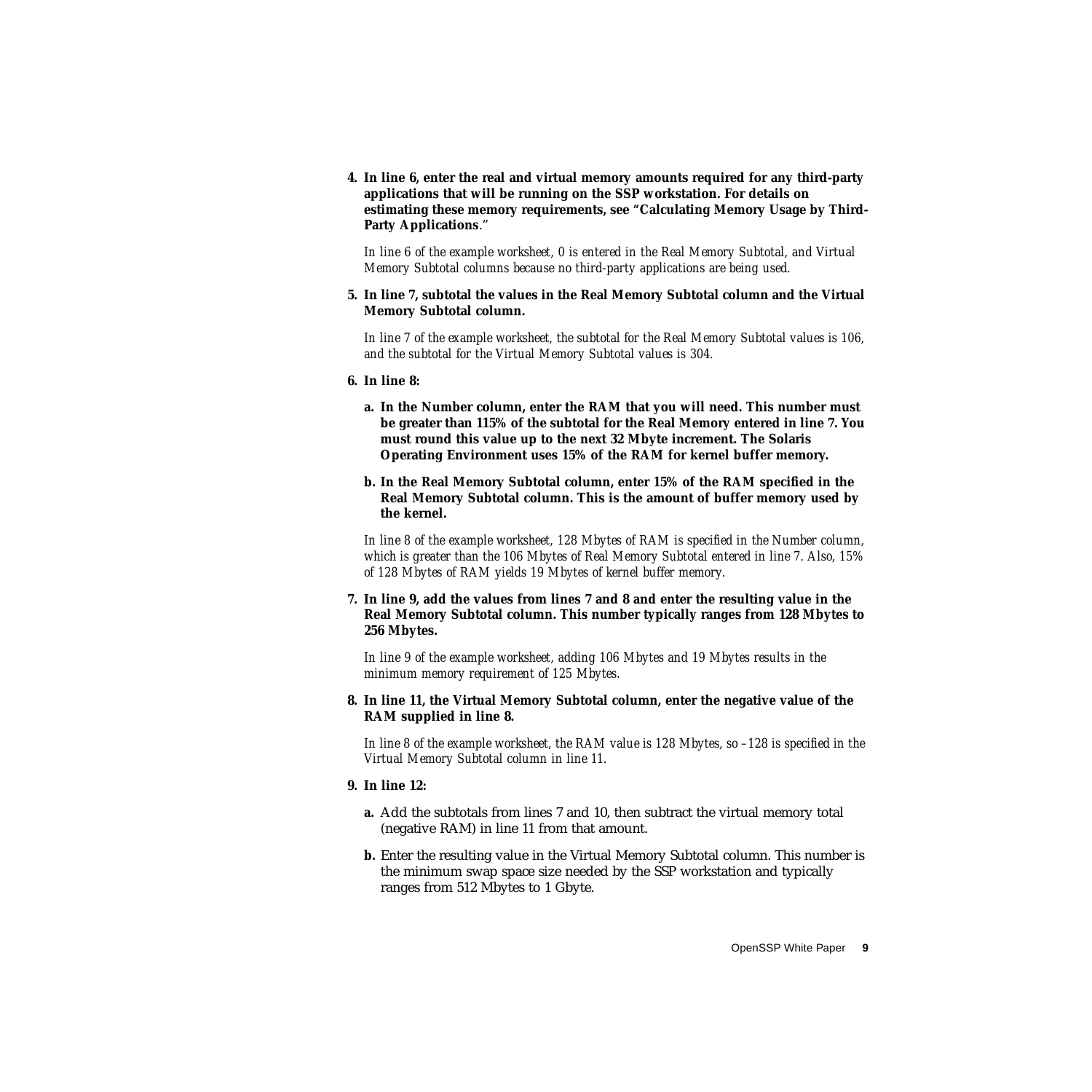*In line 12 of the example worksheet, 304 Mbytes of virtual memory is added to 512 Mbytes (for /tmp/), which results in 816 Mbytes. The real memory value, 128 Mbytes, is subtracted from 816 Mbytes, which yields a minimum swapfile size of 688 Mbytes.*

**Note** – The size limit for a swap partition is 2 Gbytes. However, you can add multiple swap partitions if needed.

**Bottom line**: The minimum amount of memory needed for a SSP workstation is 128 Mbytes. If you do not want to calculate the exact amount required, 256 Mbytes of memory is more than sufficient if you are using other monitoring software. One Gbyte of swap space is more than sufficient for virtual memory and swapfs  $(\text{tmp/})$  space.

## <span id="page-13-0"></span>Verifying That You Have Sufficient Real Memory

Virtual memory consists of real memory (RAM) and page file (swap) space on disk. Unlike some other systems, real memory for the Solaris Operating Environment is not mirrored in a swapfile. It is no longer necessary to duplicate a page of swap for each page of real memory, so the old rule that "swap space size should be twice real memory size" no longer applies. The only swap space required is the amount of virtual memory that exceeds the real memory for your system.

The amount of virtual memory required depends on the *working set model* for a process. The working set is the set of pages a process needs to work effectively. A working set needs to be in real memory or the program may thrash. Thrashing occurs when there is insufficient real memory for all the working sets of a process. As a result, the system spends an excessive amount of time paging the process working sets in and out of swap space.

The working set for a program is defined as  $W(t, \omega)$ , which is the set of pages referenced from time  $(t - \omega)$  to time t. Typically, a working set for a program does not change much over time, although it can change drastically on occasion. Increasing the time period,  $\omega$ , does not have much effect on the working set. Pages currently in use are likely to be used in the near future. Memory outside the working set is rarely, if ever, used. Therefore, a program that uses only its working set in real memory and the remainder in swap space will perform almost as effectively as if all of its pages were in memory. This is true even though disk access time is about 100,000 times slower than RAM access time (about 10,000,000 nanoseconds versus 100 nanoseconds).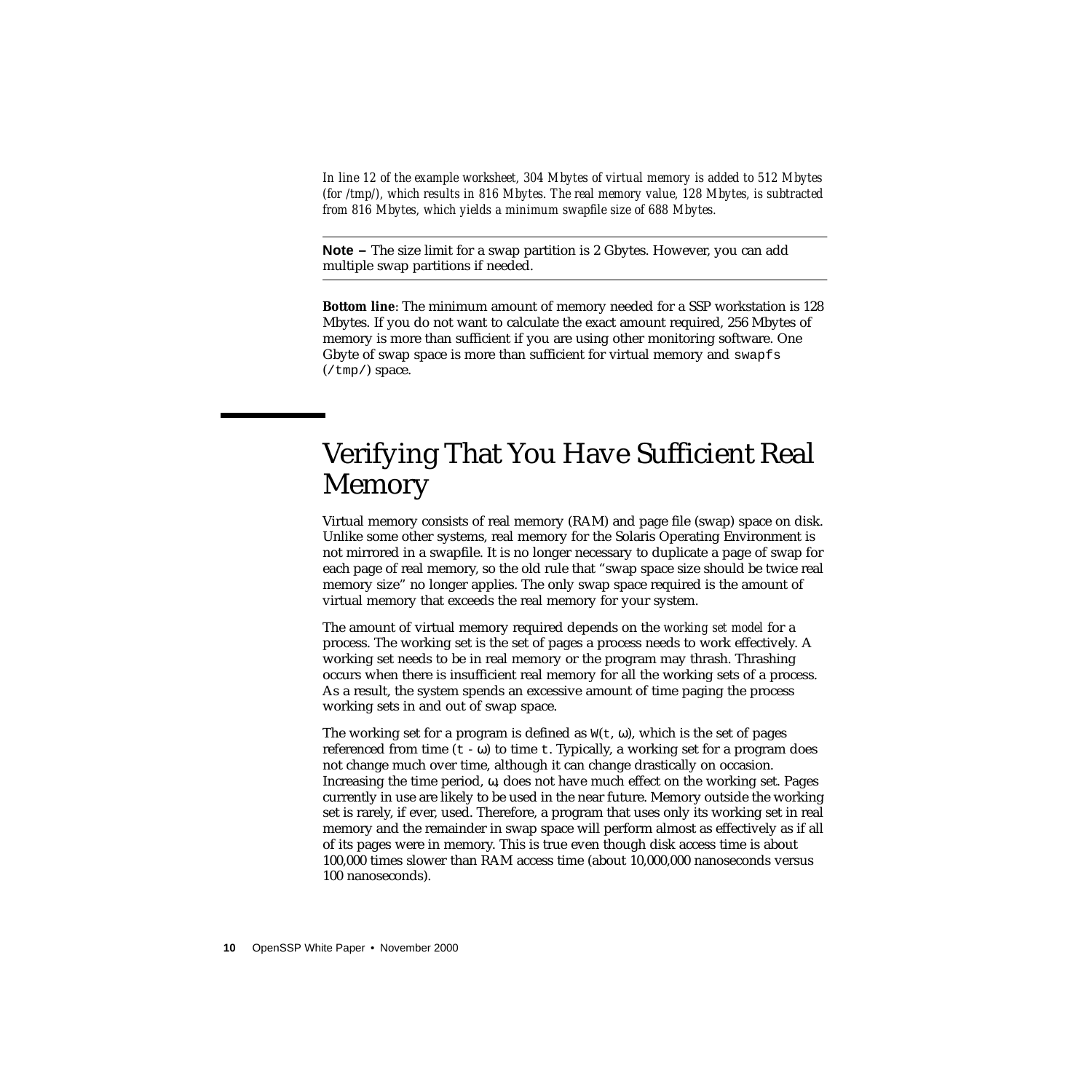However, if there is insufficient real memory to keep the working set for a process in memory, the process can easily thrash and run more slowly. Running fewer processes or adding more real memory keeps the process working set in memory and stops the process from thrashing. Thrashing can affect the SSP ability to handle events in a timely manner, due to timeouts and lost SNMP traps. Thrashing can be prevented by properly sizing the SSP system for all applications that it runs.

How do you know if a system is thrashing? The easiest way is to check the paging scan rate (sr). The kernel for the Solaris Operating Environment uses a page scanner, which scans a circular list of pages in memory in order to reclaim memory and swap it out to disk. Pages not referenced since the last cycle are paged out of memory. The scanner runs faster when demand for memory increases. If the demand is too high, memory in a working set for a process can be removed from real memory, which slows those processes. This can prevent SSP processes from reacting quickly to realtime events. Also, as its scan rate increases, the page scanner uses more CPU time.

If you suspect the system is thrashing, use the vmstat command to sample and display virtual memory statistics. This command adds little overhead and can safely run for long periods of time, if required. To use this command, type vmstat followed by the number of times you want it to sample, optionally followed by the frequency to sample, in seconds.

For example,

% **vmstat 5**

prints results every five seconds, while

% **vmstat 3 100**

prints results every three seconds for 100 times.

Review the sr column in the output displayed by vmstat. Ignore the entries in the first row, as the values are cumulative based on when the system was booted. If subsequent values in the sr column are non-zero, the system is thrashing. Ignore the po (page-out) column, as those values includes swapfs (swap file system or  $/\text{tmp}/$ ) activity.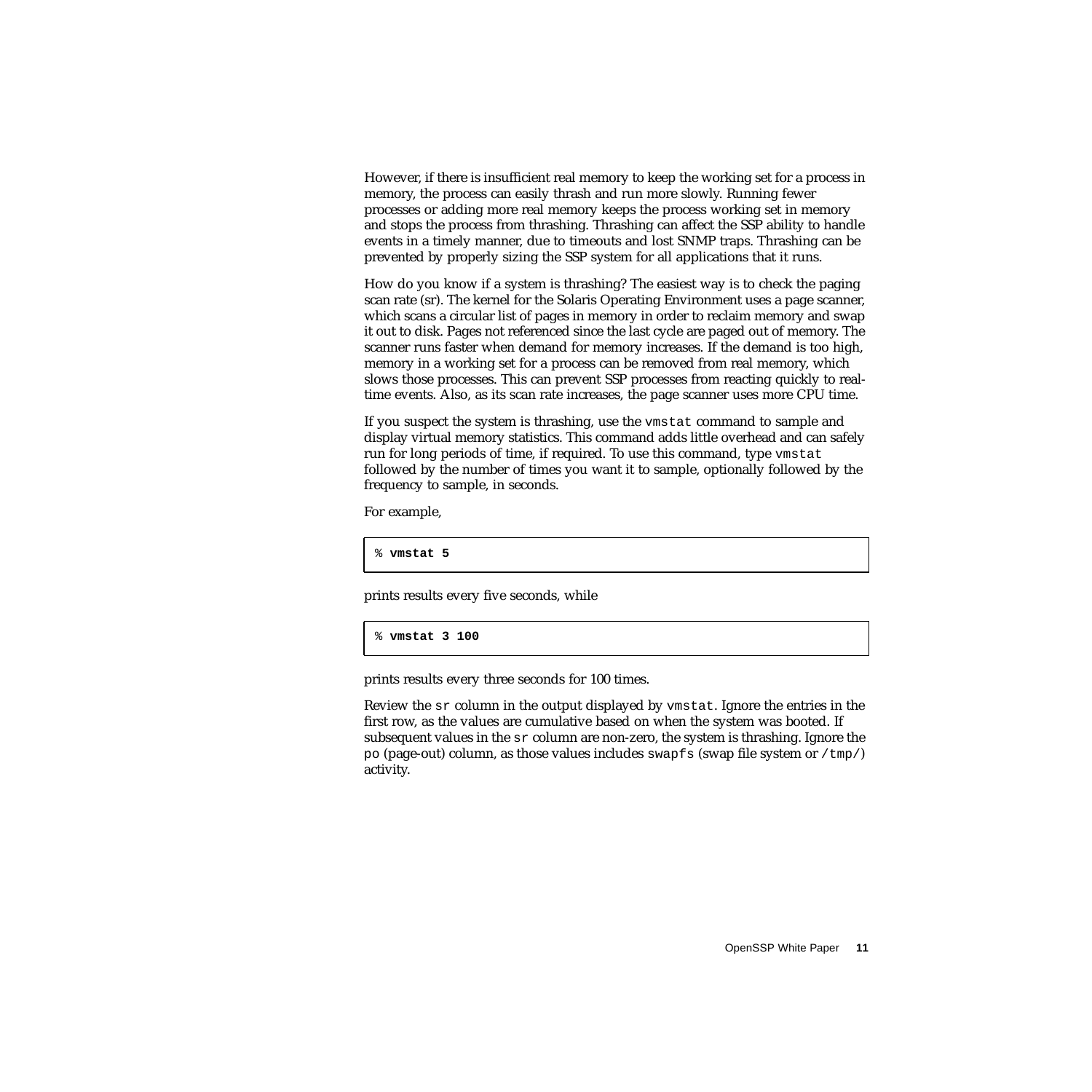The following example shows the vmstat output for a system that is thrashing:

| % vmstat 3                                                                                       |        |  |  |      |  |  |      |  |        |  |     |
|--------------------------------------------------------------------------------------------------|--------|--|--|------|--|--|------|--|--------|--|-----|
| procs                                                                                            | memory |  |  | page |  |  | disk |  | faults |  | cpu |
| r bw swap free re mf pi po fr de sr dd f0 s0 -- in sy cs us sy id                                |        |  |  |      |  |  |      |  |        |  |     |
| 0 0 0 669856 7336 41 233 5 5 5 136 0 4 0 0 0 234 3107 1459 5 8 87                                |        |  |  |      |  |  |      |  |        |  |     |
| 3 4 0 597232 2136 131 717 354 317 533 128 302 48 0 0 0 399 4889 2252 65 33 2                     |        |  |  |      |  |  |      |  |        |  |     |
| 7  1  0  597120  3408  175  745  197  133  218   0  137  61   0   0  430  4757  2130  67  33   0 |        |  |  |      |  |  |      |  |        |  |     |
| 11 0 0 595832 2456 145 757 184 221 376 424 272 26 0 0 0 378 5235 2380 65 35 0                    |        |  |  |      |  |  |      |  |        |  |     |
| $\wedge$ C                                                                                       |        |  |  |      |  |  |      |  |        |  |     |

In the output above, note the  $sr$  column but ignore the first entry. The  $sr$  values are 302, 137, 272, and 121, which indicate the system is thrashing heavily.

The next example shows a system that is not thrashing. The values in the  $sr$  column are zero, indicating that there is no excessive page scanning by the Solaris kernel to free pages:

| % vmstat 3 |                                                                    |            |          |                |            |          |                                                                |          |                |                |                |  |        |                          |         |  |
|------------|--------------------------------------------------------------------|------------|----------|----------------|------------|----------|----------------------------------------------------------------|----------|----------------|----------------|----------------|--|--------|--------------------------|---------|--|
| procs      | memory                                                             |            |          |                | page       |          |                                                                |          |                | disk           |                |  | faults |                          | cpu     |  |
|            | r b w swap free re mf pi po fr de sr dd f0 s0 -- in sy cs us sy id |            |          |                |            |          |                                                                |          |                |                |                |  |        |                          |         |  |
|            | 0 0 0 672728 8376 41 236 4 5 5 0 0 4 0                             |            |          |                |            |          |                                                                |          |                |                | $\overline{0}$ |  |        | 0 243 3358 1585 6 9 85   |         |  |
|            | 0 0 0 672472 6960 29 46 0 0 0 0 0 0                                |            |          |                |            |          |                                                                |          | $\overline{0}$ | $\bigcap$      | $\overline{0}$ |  |        | 0 239 3858 1924          | 8488    |  |
|            | 0 0 0 672488 6992 59 374                                           |            |          |                |            |          |                                                                |          |                | $\bigcap$      | $\Omega$       |  |        | 0 237 4215 1933          | 5 11 83 |  |
|            | 0 0 0 666968 7248 87 811 2 0                                       |            |          |                |            |          | 0 0 0 1 3                                                      |          |                | $\overline{0}$ | $\overline{0}$ |  |        | 0 266 4971 1938 24 29 47 |         |  |
|            | 0 0 0 672520 7200 47 176 0 0                                       |            |          |                |            |          | $\begin{array}{ccccccccccccc}\n0 & 0 & 0 & 0 & 0\n\end{array}$ |          |                | $\bigcap$      | $\overline{0}$ |  |        | 0 292 4043 2043          | 8686    |  |
|            | 0 0 0 672520 7200                                                  | $\bigcirc$ | $\Omega$ | $\overline{0}$ | $\Omega$   | $\Omega$ | $\Omega$                                                       | $\Omega$ | - 0            | $\cap$         | $\cap$         |  |        | 0 240 3516 1861          | 4 0 9 6 |  |
|            | 0 0 0 672520 7200 31 74                                            |            |          |                | $0\quad 0$ | $\Omega$ | $\begin{matrix} 0 & 0 \end{matrix}$                            |          | $\overline{0}$ | $\bigcap$      | $\cap$         |  |        | 0 235 3726 1876 14 4 82  |         |  |
| AC         |                                                                    |            |          |                |            |          |                                                                |          |                |                |                |  |        |                          |         |  |

## <span id="page-15-0"></span>CPU Utilization

When some people notice a system with low CPU utilization, for example 25%, they might ask, "Why is this high-performance system not doing anything? Should we use a lower-end system or find more work for it to do?"

Surprisingly, the answer to the latter question may be "no." For a batch-processing system, where response times are not as critical, high utilization is usually preferred. However, for an interactive or a real-time controlling system such as SSP, response time is more critical than high CPU utilization. High utilization leads to slower response time, as noted in queuing theory. As utilization approaches 100%, the wait time increases exponentially.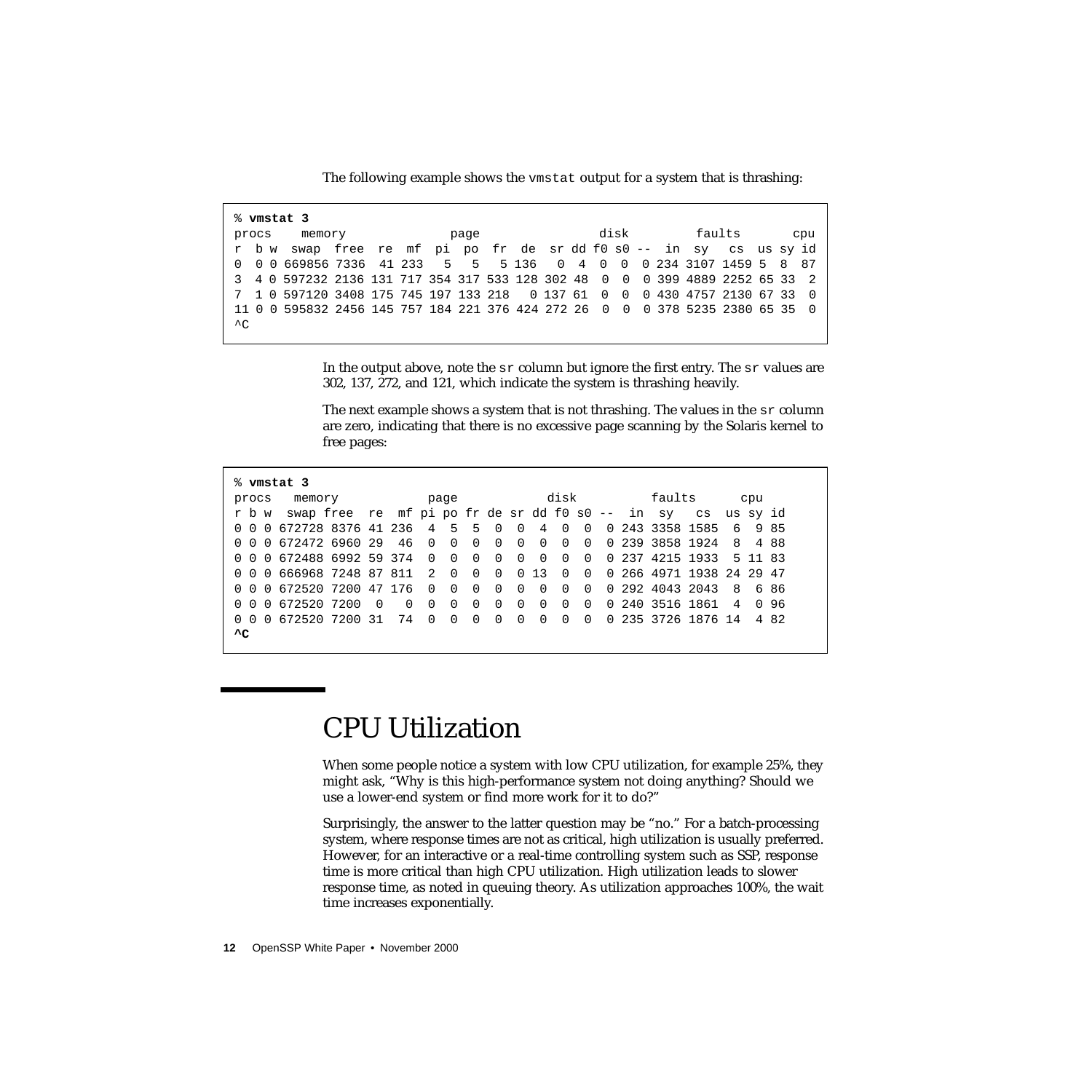Queuing theory uses models to predict utilization and wait time for a client/server system. The operations in a retail bank, hospital emergency room, or computer server are examples of a client/server system. One of the basic assumptions in queuing theory is that the arrival time between two customers is an exponential distribution. In other words, long periods between customer arrivals are more unlikely than short periods.

Queuing theory is best illustrated by an example. Assume there is a small town bank, the Bank of Ethel, which has one teller (Ethel), and several customers. Ethel's utilization (how busy she is) can be determined using the following formula for a single-server model (one teller):

$$
\rho = \frac{\lambda}{\mu} < 1
$$

where  $\rho$  (rho) is the proportion of time the servers (tellers) are busy (on a scale of 0 to 1.0, where 0 is no customers at all and 1 indicates the server is completely busy),  $λ$  (lambda) is the mean arrival rate, and  $μ$  (mu) is the mean service rate per server.

In this example, if two customers come to the Bank of Ethel every hour and Ethel serves an average of six customers an hour,  $\lambda = 2$ ,  $\mu = 6$ , and Ethel's utilization is: ρ  $= 2 / 6 = 1/3$ , or about 0.33. Multiply ρ by 100 to convert ρ to percent, for example, 33%.

The number of customers expected in the bank at any one time is:

$$
L = \frac{\lambda^2}{\mu(\mu - \lambda)}
$$

In the above example, the expected number of customers is  $L = 2^2 / 6(6 - 2) = 1/6$  or about 0.17. That is, on average there will be about 0.17 customers at the Bank of Ethel, which is not very busy.

What if the number of customer arrivals increases from two to five per hour? Then  $λ= 5$ , and the utilization will be  $ρ = 5/6$  or about 0.83. This means that Ethel will be serving a customer 83% of the time. However, this has a drastic effect on L, the expected number of customers in the bank. In this example,  $L = 5^2/6(6 - 5) = 25/6$  or about 4.17 customers in the bank, on the average. The number of customers waiting for service is  $(L - 1)$ , so in this example, there are about 3.17 customers waiting for service. This example shows why high utilization and immediate service are not possible at the same time.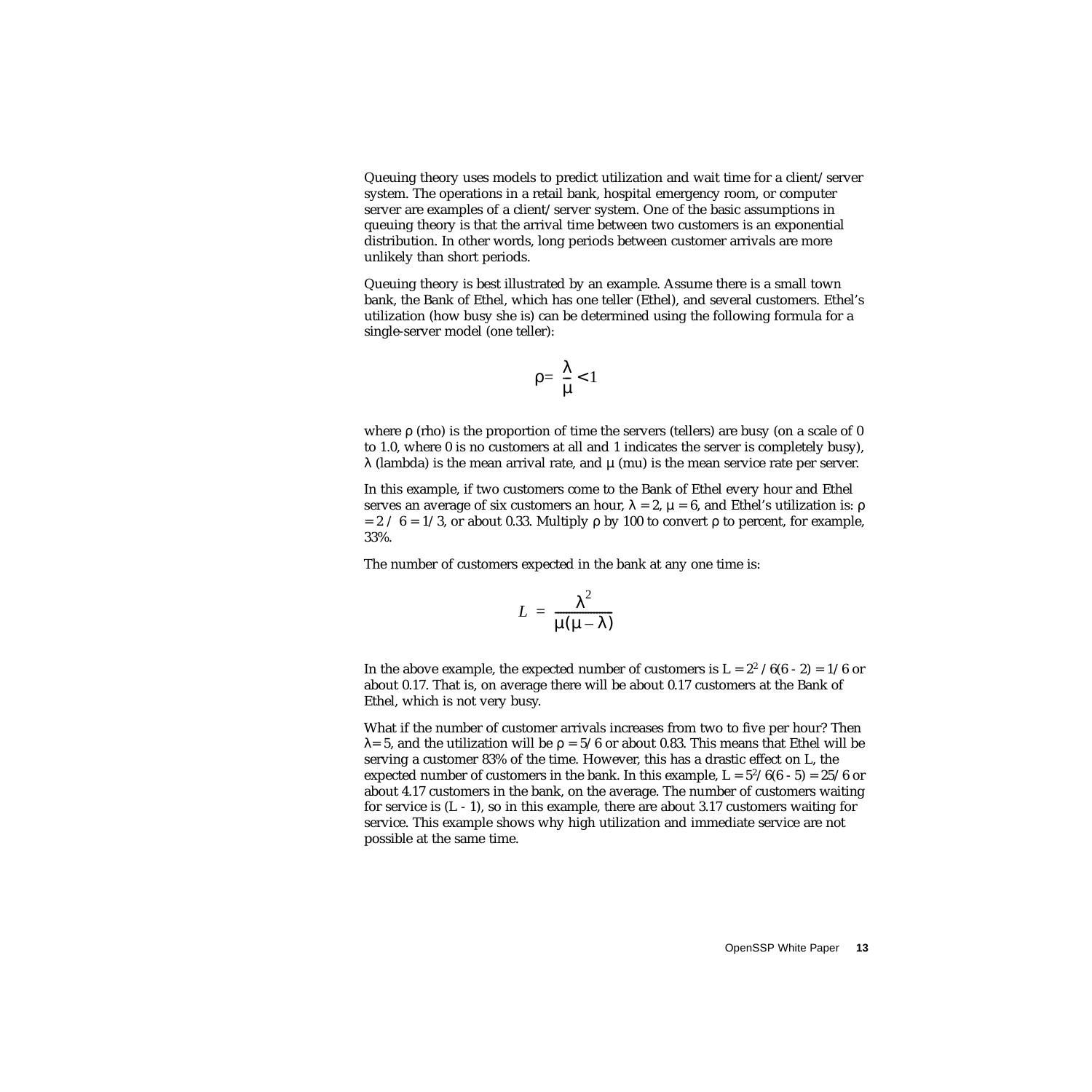For an SSP workstation, assume the CPU of the SSP workstation is the server. Utilization,  $\rho$ , is the percentage that the CPU is in use. The CPU "customers" are processes that are either being serviced by the CPU or waiting in the queue. The *load average* shown by various commands in the Solaris Operating Environment is (L - 1), which represents the number of waiting customers.

[FIGURE 2](#page-17-0) illustrates how increased utilization drastically increases customer wait time.



<span id="page-17-0"></span>**FIGURE 2** Utilization and Customers Expected

The X-axis is the utilization of a single server, ranging from 50% to 90%. The Y-axis shows L, the expected number of customers at any one time for a given level of utilization, ρ. If L is greater than or equal to 2, at least one customer is always waiting. At 60% utilization or less, almost no one is waiting for service. When utilization exceeds 72% or so, a customer is almost always waiting. When utilization exceeds 80%, multiple customers are usually waiting. In conclusion, to have quicker service, you must sacrifice high utilization. The highest utilization you can have without having customers wait for service is usually about 65%.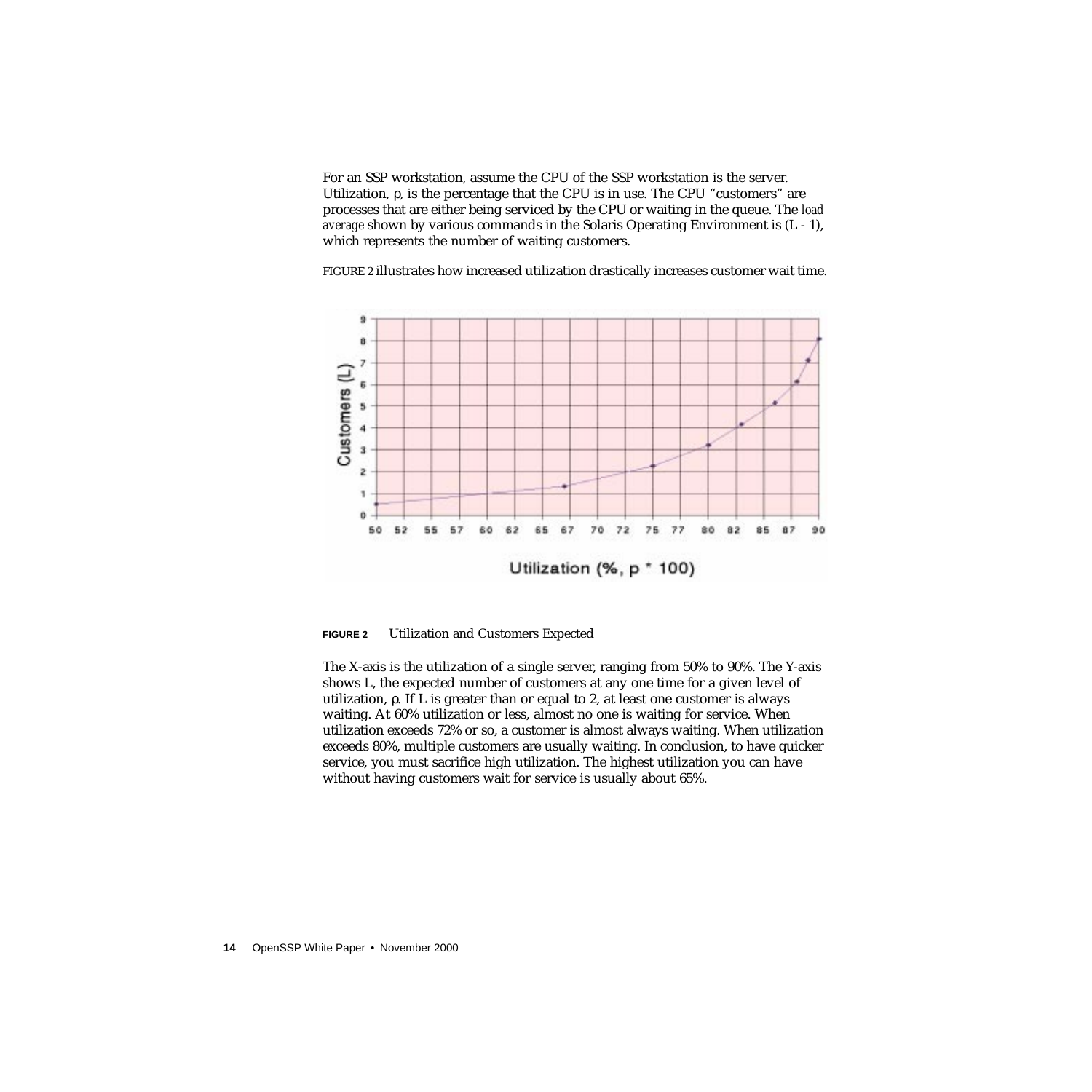#### <span id="page-18-0"></span>SSP CPU Requirements

Average CPU utilization should be under 65%, as explained in the previous section. This amount allows sufficient CPU resources for SSP software to immediately handle error conditions on a Sun Enterprise 10000 system. The following table shows the approximate utilization currently used by SSP software at its busiest state (bringup of domains):

| <b>Domains</b> | Sun Ultra 5 Workstation Average<br><b>CPU Usage</b> | Sun Enterprise 250 Workstation<br>Average CPU Usage |  |  |  |  |
|----------------|-----------------------------------------------------|-----------------------------------------------------|--|--|--|--|
| $1$ to $4$     | 24%                                                 | 17%                                                 |  |  |  |  |
| 5 to 8         | 29%                                                 | 18%                                                 |  |  |  |  |
| 9 to 16        | 31%                                                 | 20%                                                 |  |  |  |  |

#### <span id="page-18-2"></span>**TABLE 2** CPU Utilization for SSP Software

If you are using the Sun Management Center, add the CPU overhead values in [TABLE 3:](#page-18-1)

| TABLE 3 |  |  |  |  |  | Additional CPU Utilization for Sun Management Center |  |
|---------|--|--|--|--|--|------------------------------------------------------|--|
|---------|--|--|--|--|--|------------------------------------------------------|--|

<span id="page-18-1"></span>

| <b>Domains</b> | Sun Ultra 5 Workstation Average<br><b>CPU Usage</b> | Sun Enterprise 250 Workstation<br>Average CPU Usage |
|----------------|-----------------------------------------------------|-----------------------------------------------------|
| $1$ to $8$     | 10%                                                 | 5%                                                  |
| 9 to 16        | 20%                                                 | 10%                                                 |

If you are using SunScreen™, add the following CPU overhead to the values in [TABLE 2:](#page-18-2)

| Sun Ultra 5 Workstation Average CPU Usage | Sun Enterprise 250 Workstation Average<br><b>CPU Usage</b> |
|-------------------------------------------|------------------------------------------------------------|
| 2%                                        | 4%                                                         |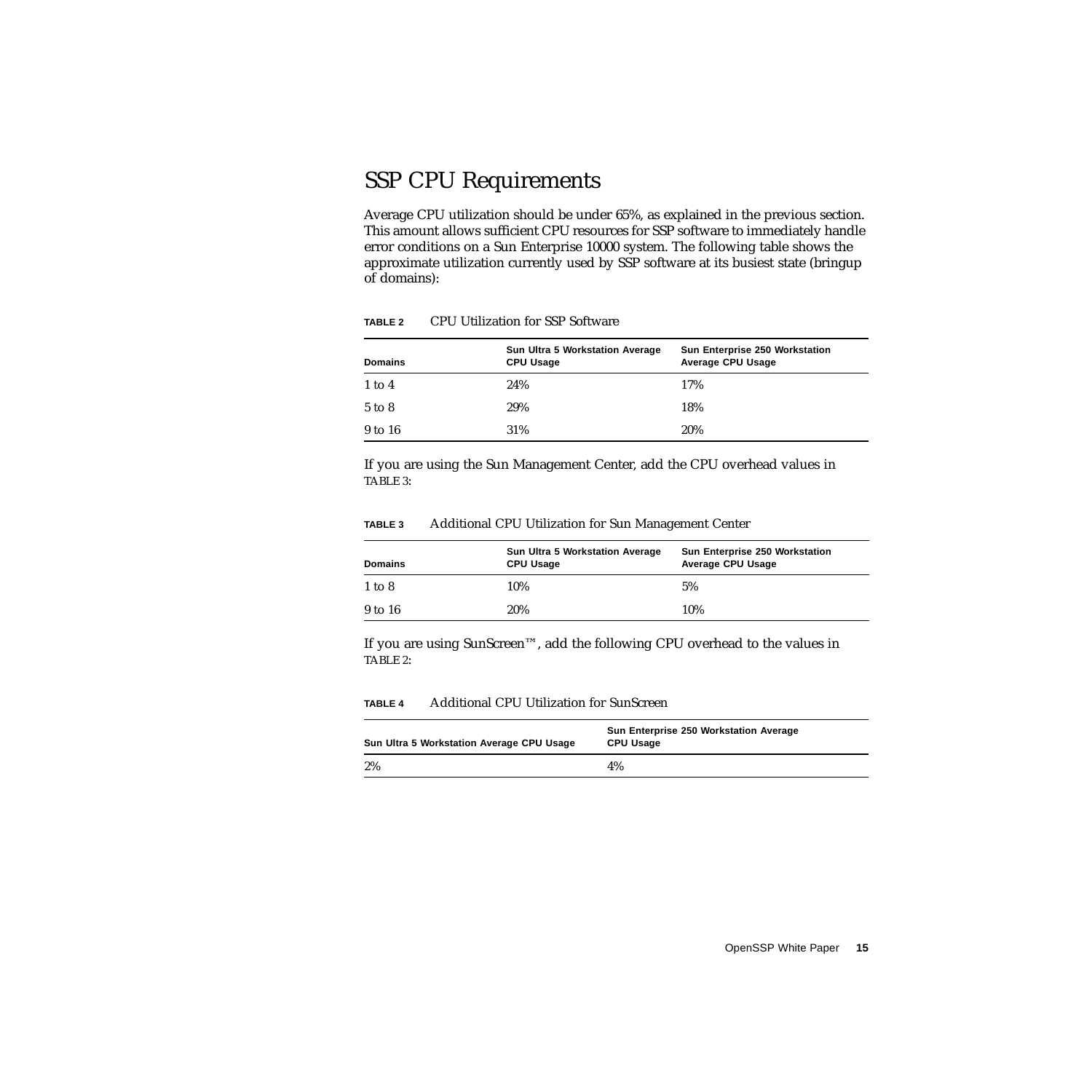## <span id="page-19-0"></span>SSP Workstation Hardware

Your SSP workstation must have enough hardware resources to operate the maximum number of domains planned on the Sun Enterprise 10000 system it controls, as well as what is required to run third-party applications.

The proper hardware technology depends on the usage profile of the third-party software. Less intensive software requires less CPU and memory than resourcehungry applications. You must determine the CPU and real memory resources needed for these applications before determining the appropriate workstation hardware to use.

### <span id="page-19-1"></span>Using a Faster Processor

If CPU utilization is too high for your SSP configuration (over 65%), using a faster processor will reduce CPU utilization dramatically. For example, when bringing up 16 domains on a Sun Ultra5 workstation, an UltraSPARC™ II processor running at 360 MHz has about one-half the CPU utilization as a slower CPU running at 270 MHz. A faster processor is also appropriate if you add monitoring or third-party software, such as Sun Management Center, which uses a lot of CPU.

When comparing CPUs, remember to consider the CPU family and L2 cache size, in addition to CPU speed. The UltraSPARC II processor on the Sun Enterprise 250 workstation is faster than the UltraSPARC IIi processor on the Sun Ultra 5 workstation. The UltraSPARC II processor comes with more L2 cache (1 to 4 Mbytes) than the UltraSPARC IIi processor (256 Kbytes to 2 Mbytes).

## <span id="page-19-2"></span>Adding More Memory

If a system does not have sufficient memory, it will thrash—that is, swap pages excessively in and out of real memory. Having sufficient memory modules will prevent thrashing and enable software to run with fewer interruptions on the SSP workstation.

## <span id="page-19-3"></span>Adding More Swap Space

Adding more swap space if needed will improve system reliability, even though it will not improve system performance. If a system runs out of memory, processes cannot allocate more memory and will begin to fail. Swap space is required to save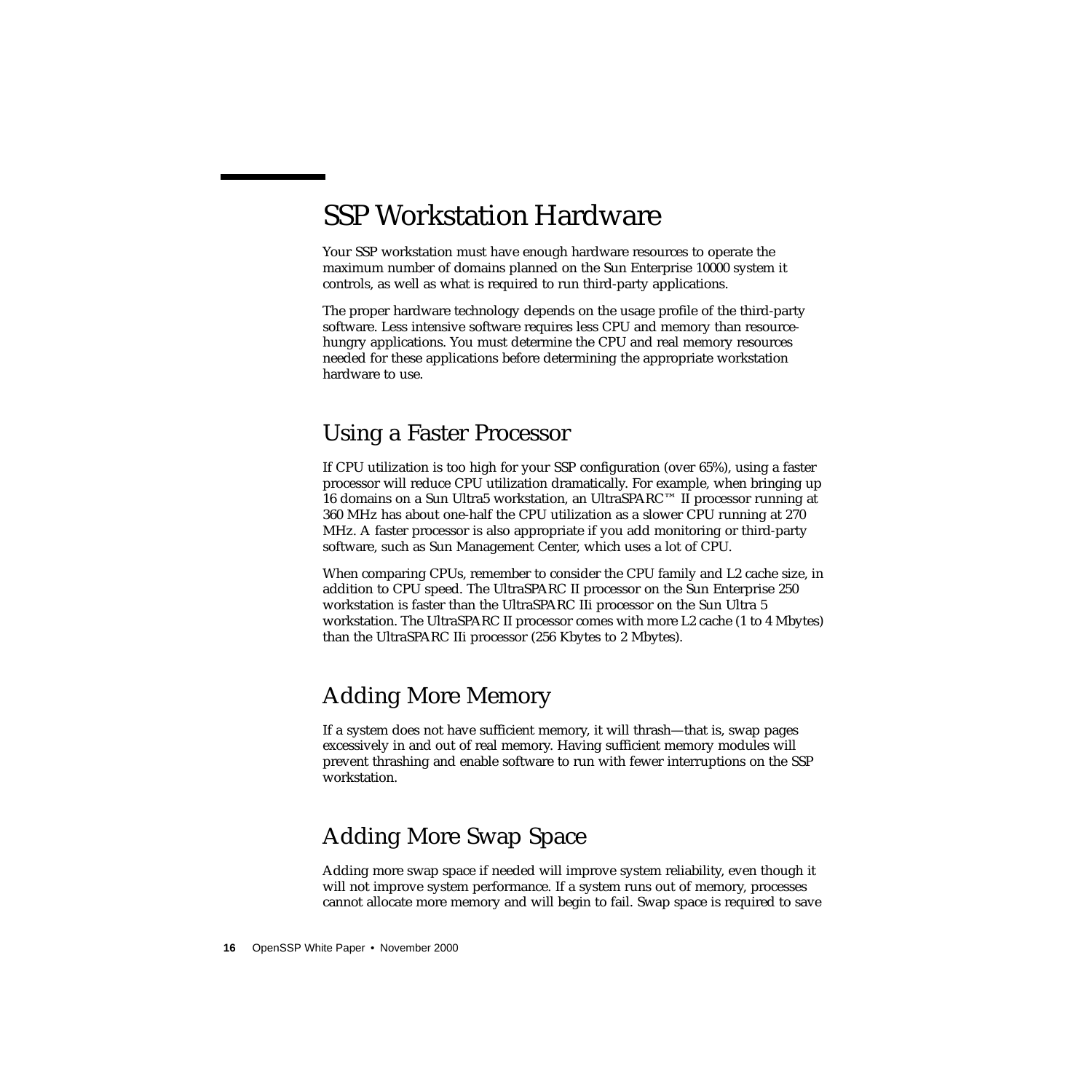inactive processes and memory regions, and to handle overflow in swapfs  $(\text{/tmp/}).$ Additionally, automatic SSP failover may need to occasionally propagate large files, such as SSP log files and possibly user-specified files (listed in \$SSPVAR/.ssp\_private/user\_file\_list, which identifies various data files, including files used by third-party applications). Therefore, it is important to have an adequately-sized swap file to hold these files.

#### <span id="page-20-0"></span>Adding More Disk Space

The SSP requires 1 Gbyte of unused disk space for the file system containing /var/, which is used to store SSP log files (under /var/opt/SUNWssp/ and /var/adm/) and SSP backup files (usually under /var/tmp/). If the file system fills up, the SSP can exhibit strange behavior, such as freezing, respawning processes, or login failures, and event information might not be saved in logs.

## <span id="page-20-1"></span>Conclusion

The SSP workstation has the critical job of monitoring the Sun Enterprise 10000 system so that it stays up and running. Installing third-party software requires extra consideration to help ensure that these applications do not affect the proper operation of the SSP.

Installing third-party software on the SSP workstation requires you to perform the following steps:

- Determine that your SSP workstation meets the minimum hardware and software requirements for OpenSSP. These requirements are generally greater than the SSP minimum requirements.
- Estimate the amount of real memory and swap space required by your SSP and third-party software. This amount can be above the OpenSSP minimum requirements.
- Verify that your CPU utilization is not too high. If it is, consider using a faster CPU or a more powerful workstation, for example, a Sun Enterprise 250 over a Sun Ultra 5 workstation.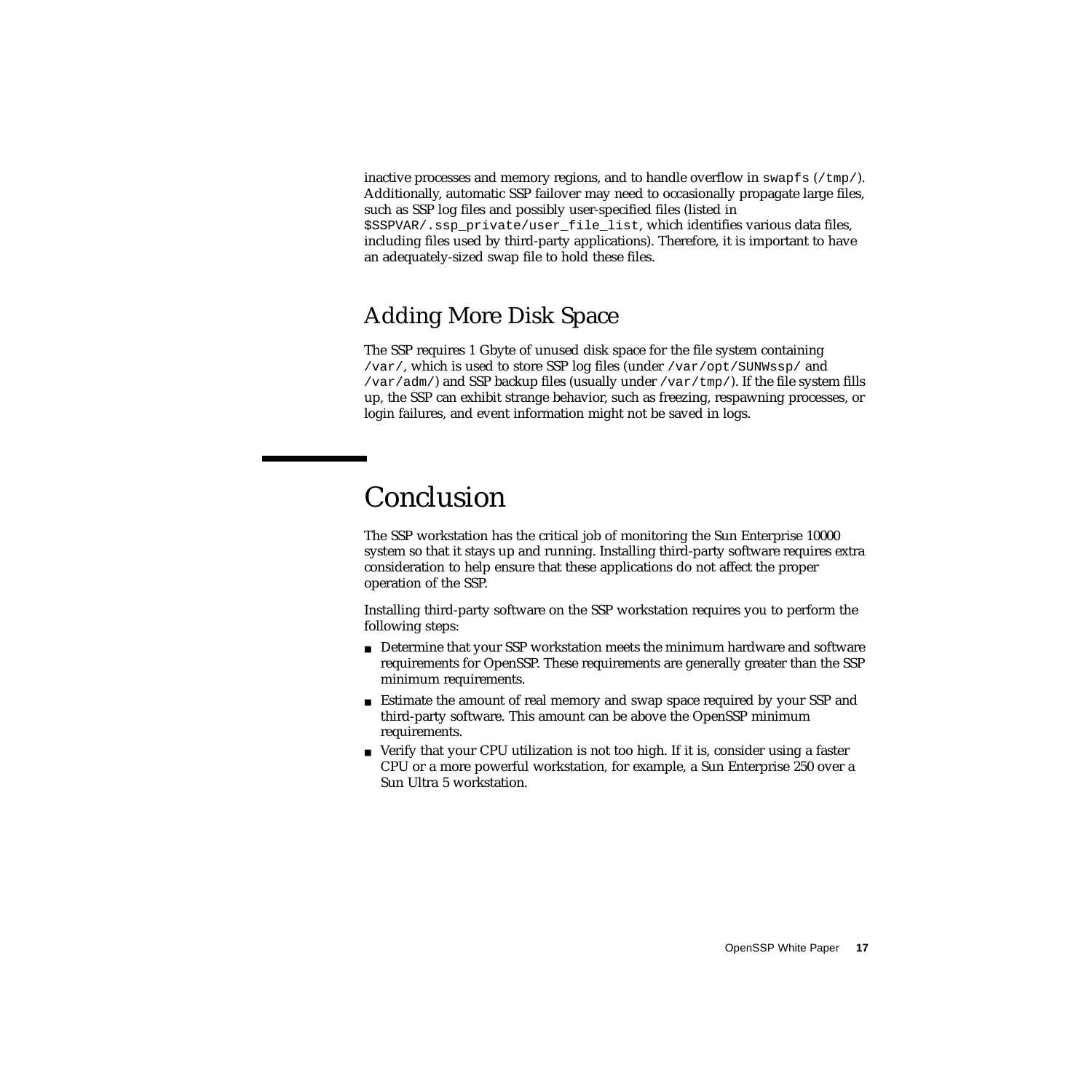## <span id="page-21-0"></span>Appendix A: Blank SSP Memory **Worksheet**

This section contains a blank SSP memory worksheet (below) that you can use to determine the memory requirements for your SSP configuration.

| Line         | <b>Item</b>                                     | <b>Number</b> | Real Memory (MB)      | Virtual Memory (MB)                                                    | <b>Real Memory</b><br>Subtotal<br>(MB) | <b>Virtual</b><br>Memory<br>Subtotal (MB) |
|--------------|-------------------------------------------------|---------------|-----------------------|------------------------------------------------------------------------|----------------------------------------|-------------------------------------------|
| $\vert$ 1    | System                                          | $\mathbf{1}$  | 60                    | 236                                                                    | 60                                     | 236                                       |
| $ 2\rangle$  | <b>Base SSP</b>                                 | $\mathbf{1}$  | 22                    | 35                                                                     | 22                                     | 35                                        |
| $\vert$ 3    | Domains (1-16)                                  |               | 3 * no. of domains    | 4 * no. of domains                                                     |                                        |                                           |
| 4            | Hostviews (0 or<br>more)                        |               | 12 * no. of Hostviews | 17 <sup>*</sup> no. of Hostviews                                       |                                        |                                           |
| 5            | Sun<br>Management<br>Center $(0 \text{ or } 1)$ |               | $0$ or $26$           | 0 or 31                                                                |                                        |                                           |
| 6            | Third-party<br>applications                     |               |                       |                                                                        |                                        |                                           |
| 7            | Subtotal (lines 1<br>to 6)                      |               |                       |                                                                        |                                        |                                           |
| 8            | Kernel buffer<br>memory<br>(Mbytes)             |               | 15% of RAM            |                                                                        |                                        |                                           |
| 9            | Recommended<br>real memory<br>(lines 7 and 8)   |               |                       |                                                                        |                                        |                                           |
| 10           | Reserved for<br>/tmp/ in swapfs                 |               |                       | 512                                                                    |                                        | 512                                       |
| 11           | Subtract amount<br>of real memory               |               |                       |                                                                        |                                        |                                           |
| $ 12\rangle$ | Recommended<br>swap space size                  |               |                       | (Virtual memory<br>subtotal - real<br>memory total) +<br>/tmp/reserved |                                        |                                           |

<span id="page-21-1"></span>**FIGURE 3** Blank SSP Memory Worksheet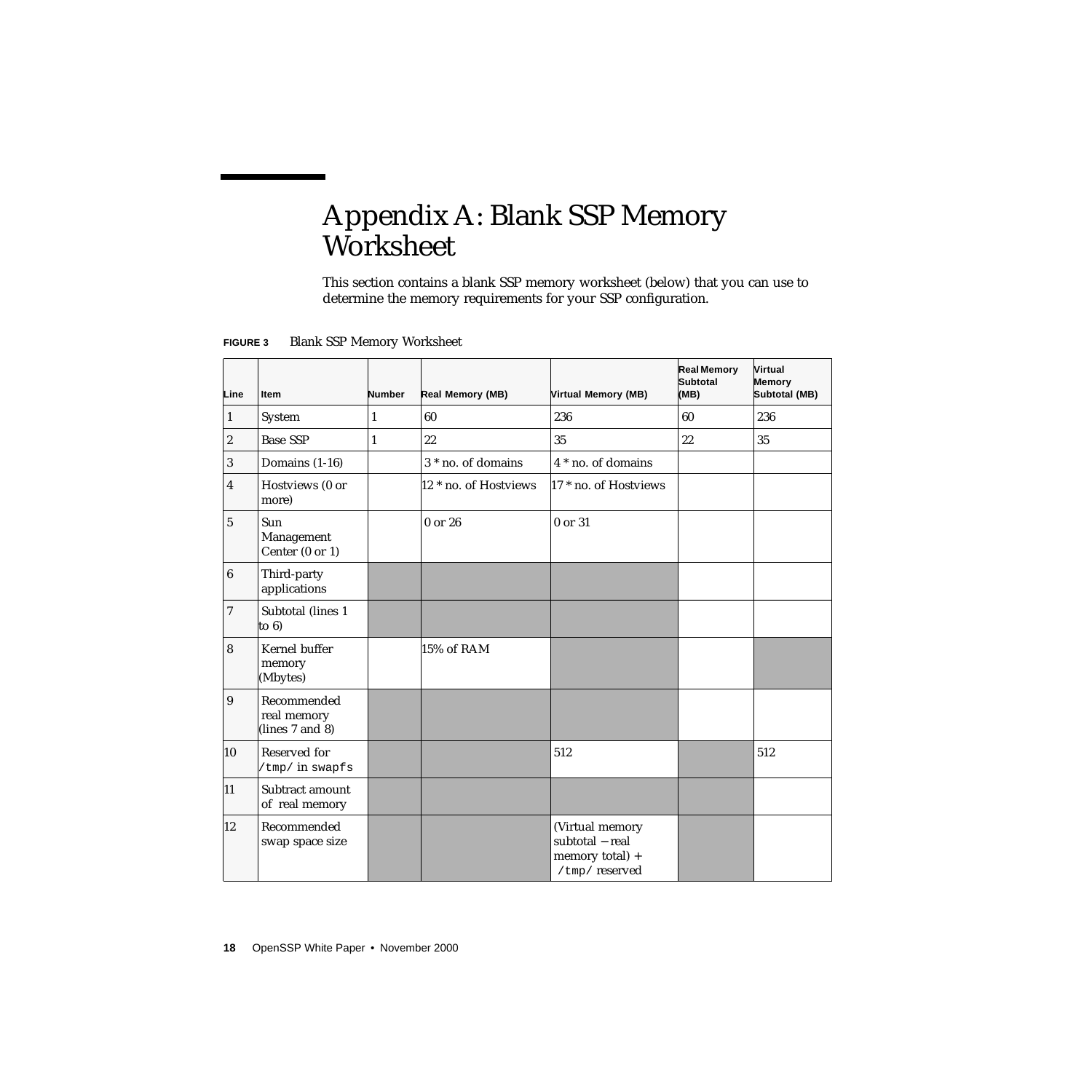## <span id="page-22-0"></span>Appendix B: How Memory Sizing Values are Derived

The SSP memory worksheet ([FIGURE 3](#page-21-1)) is used to size virtual and real memory for a SSP workstation, based on the number of Sun Enterprise 10000 domains controlled by the SSP and the number of SSP, Sun Management Center, and third-party applications involved.

This section provides details on how the predetermined memory values in the worksheet are derived. The pmap command provides output that is used to calculate the following memory values in the worksheet.

- Process private resident memory
- Process private virtual memory
- System memory (line 1 of the worksheet)
- Base SSP memory (line 2 of the worksheet)
- Each domain SSP memory (line 3 of the worksheet)
- Hostview memory (line 4 of the worksheet)
- Sun Management Center memory (line 5 of the worksheet)
- Kernel buffer memory (line 8 of the worksheet)
- swapfs (line 10 of the worksheet)

The following sections describe how each of these values is calculated.

#### <span id="page-22-1"></span>Process Private Resident Memory

Use the  $pmap -x$  *processID* command to obtain the amount of private resident memory used by a process, where *processID* is the number of the process ID (for example, 406). In the output displayed, note the Private column in the last line. This value is the total private memory, in kilobytes, for a process that is resident in real memory.

#### <span id="page-22-2"></span>Process Private Virtual Memory

To find the approximate amount of private virtual memory that a process uses, run the  $pmap -x$  *processID* command. In the output displayed, locate the total resident shared memory (shown on the last line under the Shared column) and subtract it from the total process memory (shown on the last line under the Kbytes column).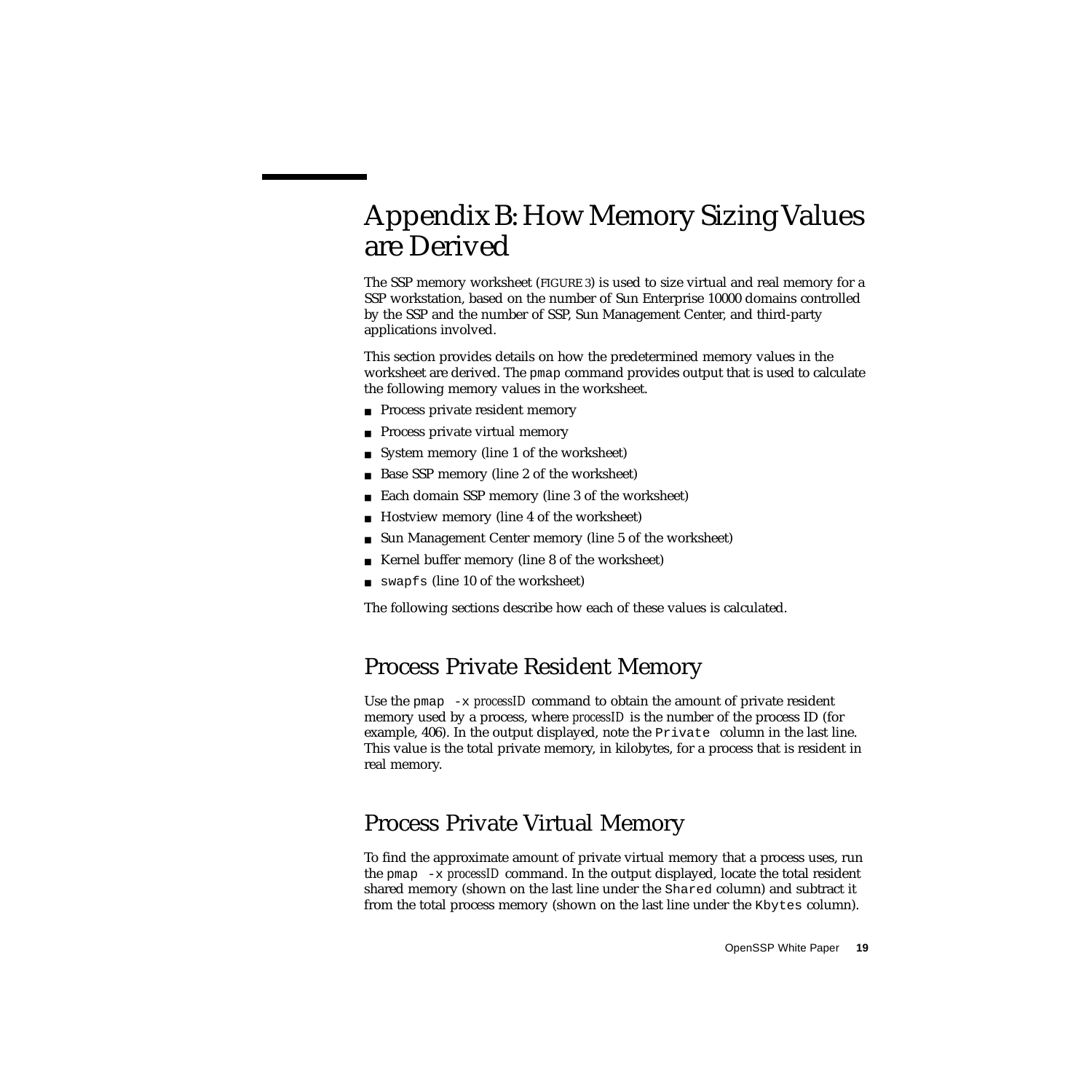The resulting value is the approximate total private virtual memory for a process. It is slightly higher than the actual amount needed, as it includes nonresident shared memory (paged-out memory that is also used by other processes). The resulting value is a reasonable measurement of the private virtual memory required, which does not underestimate the required memory.

For further information on memory sizing, see Richard McDougall's paper, "*The Solaris Memory System: Sizing, Tools and Architecture*."

#### <span id="page-23-0"></span>System Memory (Line 1)

System memory usage consists of memory used by system processes, system shared libraries, CDE libraries, and CDE processes. [TABLE 5](#page-23-1) shows the values for these items and the resulting totals for system memory: 60 Mbytes of real memory and 60 Mbytes of virtual memory. (The kernel buffer memory used is discussed in a subsequent section.)

| <b>Memory</b>           | <b>Resident Memory</b><br>(Mbytes) | <b>Virtual Memory</b><br>(Mbytes) | <b>Description</b>                                                                                                                                                   |
|-------------------------|------------------------------------|-----------------------------------|----------------------------------------------------------------------------------------------------------------------------------------------------------------------|
| System processes        | 21                                 | 56                                | Use $pmap -x$ to find the private resident<br>and virtual memory of root processes, that is<br>/usr/lib/*, /usr/sbin/*,<br>/usr/sadm/*, $rpc.*$ , and mibiisa.       |
| System shared libraries | 15                                 | 25                                | The total resident and virtual memory for<br>system shared libraries, which are under<br>/usr/lib/, is approximately 15 and 25<br>Mbytes (see McDougall, pp. 34-36). |
| <b>CDE</b> libraries    | 5                                  | 10                                | Use $pmap -x$ to find the highest shared<br>memory among /usr/dt/bin/ $*$ and<br>/usr/openwin/bin/* processes.                                                       |
| CDE processes           | 19                                 | 145                               | Use $pmap -x$ to find the private resident<br>and virtual memory of Xsun, speckeysd,<br>fbconsole, sdt_shell, ttsession, and<br>dt* processes.                       |
| System subtotal         | 60                                 | 236                               |                                                                                                                                                                      |

#### <span id="page-23-1"></span>**TABLE 5** System Memory Values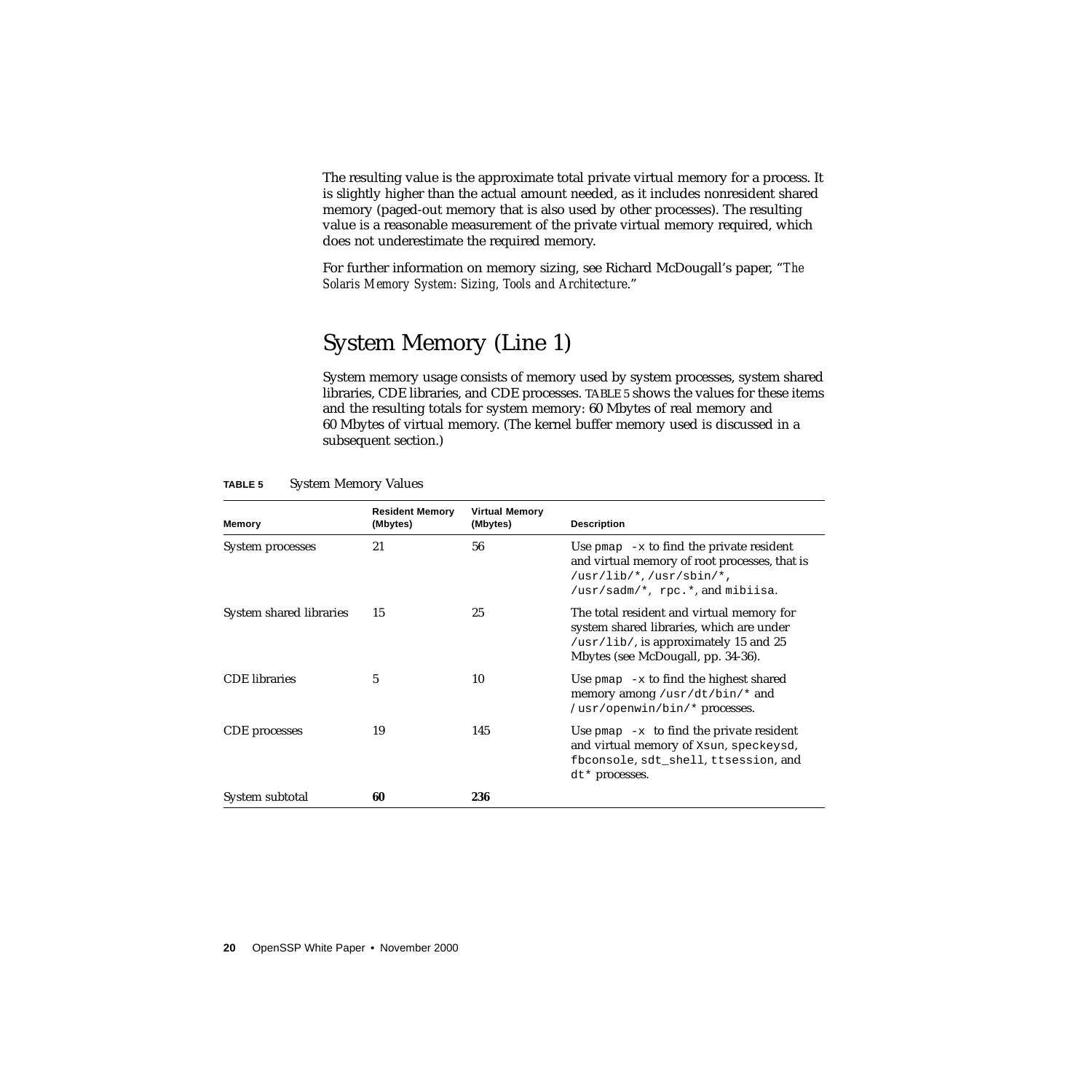### <span id="page-24-0"></span>Base SSP Memory (Line 2)

Base SSP memory consists of memory used by the SSP shared libraries and SSP platform-wide processes. [TABLE 6](#page-24-3) shows the subtotals for base SSP memory: 22 Mbytes of real memory and 35 Mbytes of virtual memory.

| Memory                | <b>Resident Memory</b><br>(Mbytes) | <b>Virtual Memory</b><br>(Mbytes) | <b>Description</b>                                                                                                                                                                                                      |
|-----------------------|------------------------------------|-----------------------------------|-------------------------------------------------------------------------------------------------------------------------------------------------------------------------------------------------------------------------|
| SSP shared libraries  | 3                                  | 4                                 | Sum the file sizes of the *.so files under<br>/opt/SUNWssp/lib/and<br>/opt/SUNWssp/release/                                                                                                                             |
|                       |                                    |                                   | This gives the approximate virtual memory<br>used by the SSP libraries.                                                                                                                                                 |
| SSP platform software | 19                                 | 31                                | Use $pmap -x$ to find the private resident<br>and shared memory of SSP platform-wide<br>processes. That is, snmpd, (but not snmpdx),<br>ssp_startup.*, fad, edd, straps,<br>machine server, fod, cbs, and<br>datasyncd. |
| SSP platform subtotal | 22                                 | 35                                |                                                                                                                                                                                                                         |

<span id="page-24-3"></span>**TABLE 6** Base SSP Memory Values

#### <span id="page-24-1"></span>Each Domain SSP Memory (Line 3)

Each domain on the Sun Enterprise 10000 system requires three processes on the SSP:

- obp\_helper
- netcon server
- netcon client

Output from the  $pmap -x$  command shows that these three processes take 3 Mbytes of private resident memory and 4 Mbytes of private virtual memory.

#### <span id="page-24-2"></span>Hostview Memory (Line 4)

Each instance of Hostview, with all three status subwindows open, requires four processes. The output from the  $pmap -x$  command shows that these four processes use 12 Mbytes of private resident memory and 17 Mbytes of private virtual memory.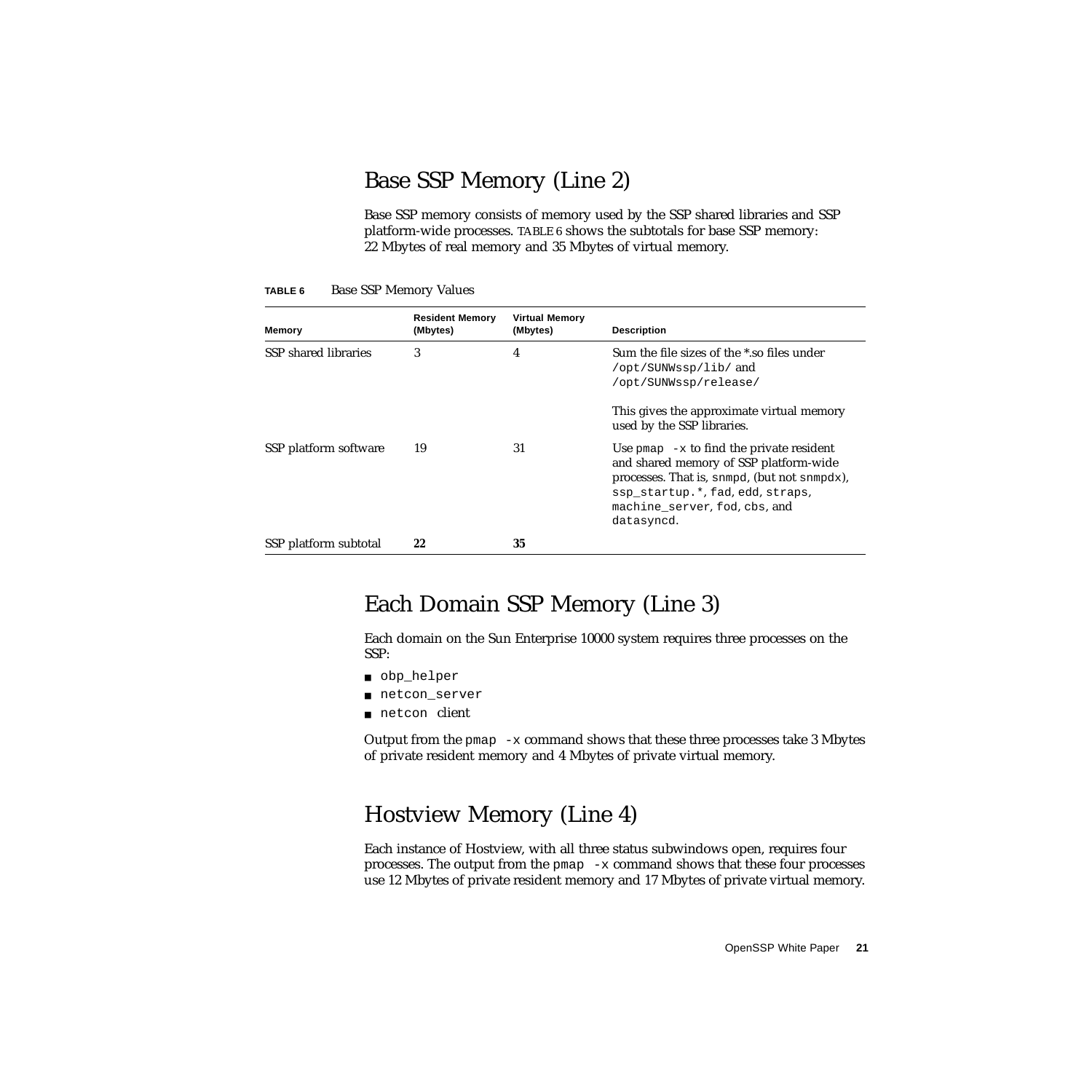Hostview is not required for the SSP to function, but is useful in monitoring alerts and events if no other monitoring software, such as Sun Management Center, is being used.

### <span id="page-25-0"></span>Sun Management Center Memory (Line 5)

On the SSP, Sun Management Center requires two agents to send information back to the Sun Management Center server. One agent monitors the SSP workstation itself, while the other agent monitors the Sun Enterprise 10000 platform. Sun Management Center appears in the ps command as two processes, both named esd. [TABLE 7](#page-25-2) presents the output from the  $pmap -x$  command for the Sun Management Center processes and the resulting subtotals for resident and virtual memory:

| <b>Memory</b>                                     | <b>Resident Memory (Mbytes)</b> | Virtual Memory (Mbytes) |
|---------------------------------------------------|---------------------------------|-------------------------|
| <b>Sun Management Center</b><br>workstation agent | 14                              | 16                      |
| Sun Management Center<br>platform agent           | 12                              | 15                      |
| Sun Management Center subtotal                    | 26                              | 31                      |

<span id="page-25-2"></span>**TABLE 7** Sun Management Center Memory Values

Due to the large footprint of the Sun Management Center server or console, running Sun Management Center on the same system with the SSP is not recommended. Sun Management Center is neither required nor used by SSP software.

#### <span id="page-25-1"></span>Kernel Buffer Memory (Line 8)

The following quote from page 37 of Richard McDougall's paper, *The Solaris Memory System: Sizing, Tools and Architecture*, provides a general rule of thumb for determining kernel RAM:

The amount of memory that the kernel uses varies significantly, based on the size of the tunable parameters. A lot of the tunable parameters are set at boot in proportion with the amount of physical RAM in the system. As a general rule of thumb, if all of the parameters are standard, you can allow about 15% of physical RAM for the kernel.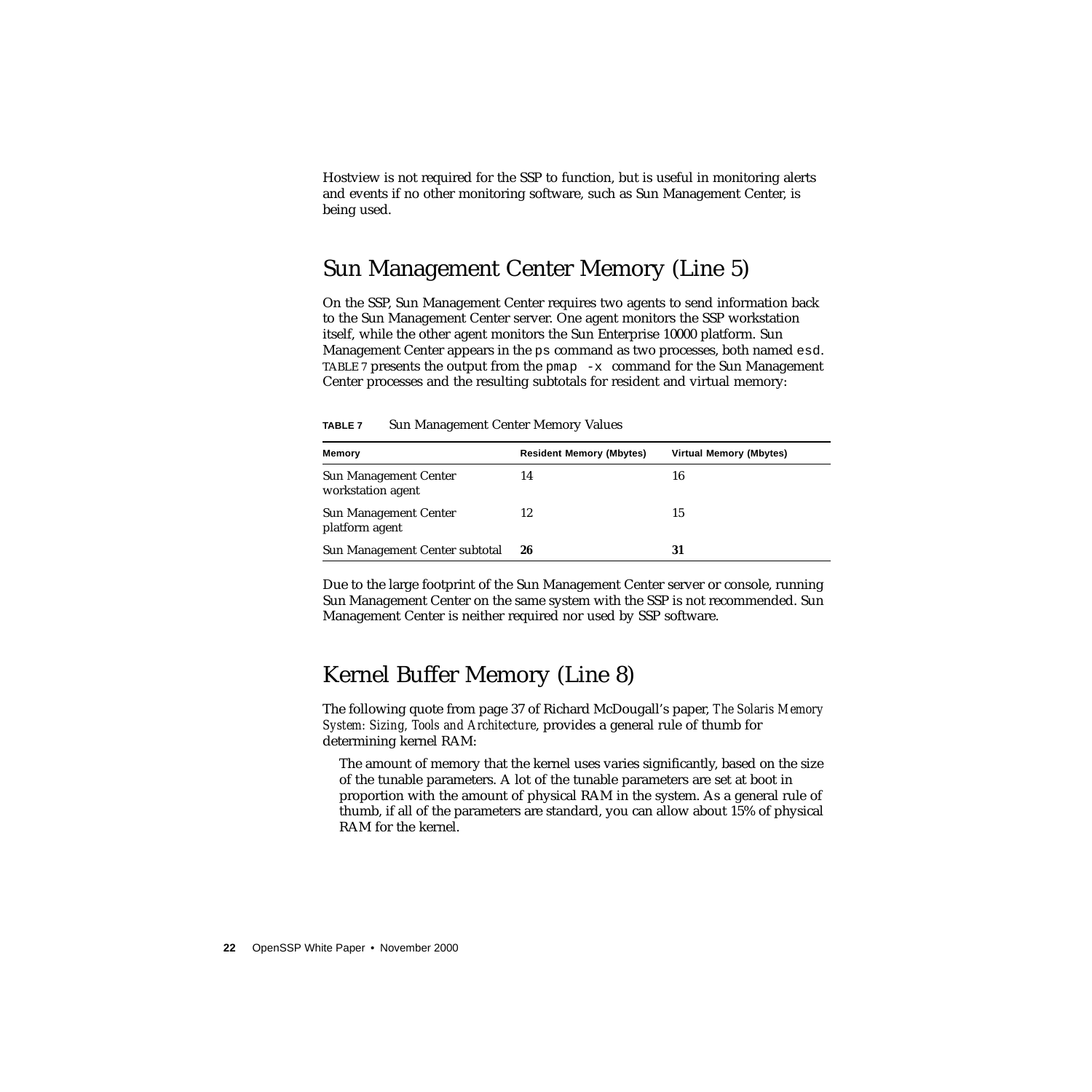#### <span id="page-26-0"></span>swapfs (Line 12)

The swapfs file system implements a file system in virtual memory, using both RAM and, if necessary, swap space, to store files. However, because this memory is not preserved across reboots, swapfs is used only for temporary files, usually /tmp/. SSP 3.4 automatic failover uses /tmp/ to propagate modified files to the other SSP in a dual configuration, mainly log files and recently changed configuration files, as part of the process of failing over to the other SSP. It is important to allocate enough space for swapfs, as log files can become quite large. Otherwise, the SSP workstation might behave strangely or even fail. Allocating 512 Mbytes of swap space for  $/\text{tmp}/$  should be sufficient for SSP 3.4 automatic failover. This amount is in addition to the amount of required virtual memory that exceeds available RAM.

If the system is generating a large number of diagnostic messages to the SSP logs, or the system is generating a lot of log messages due to an error situation, the SSP log file sizes under directory /var/opt/SUNWssp/adm/ need to be monitored. If, in rare instances, log files in this directory grow to hundreds of megabytes in size, trim or remove them from the /var/opt/SUNWssp directory.

## <span id="page-26-1"></span>References

Sun reference manuals are available at http://docs.sun.com/ .

1. "Managing Quotas (Tasks)," *System Administration Guide, Volume II*, part number 805-7229-10 (2000).

Provides information on managing user quotas on file systems.

2. Sun performance information Web page at http://www.Sun.COM/sun-on-net/performance.html

Provides links to papers and books on Sun performance.

3. *Sun Performance and Tuning: Java and the Internet* by Adrian Cockcroft & Richard Pettit, 2nd ed. (Prentice Hall, 1998; ISBN 0-13-95249-4).

Practical book by two Sun engineers on how to measure Solaris Operating Environment and application performance, and how to improve it.

4. "The Solaris Memory System: Sizing, Tools and Architecture," by Richard McDougall (rev. D, May 1998), at

http://www.Sun.COM/sun-on-net/performance/vmsizing.pdf

Offers practical information on measuring system and application memory usage.